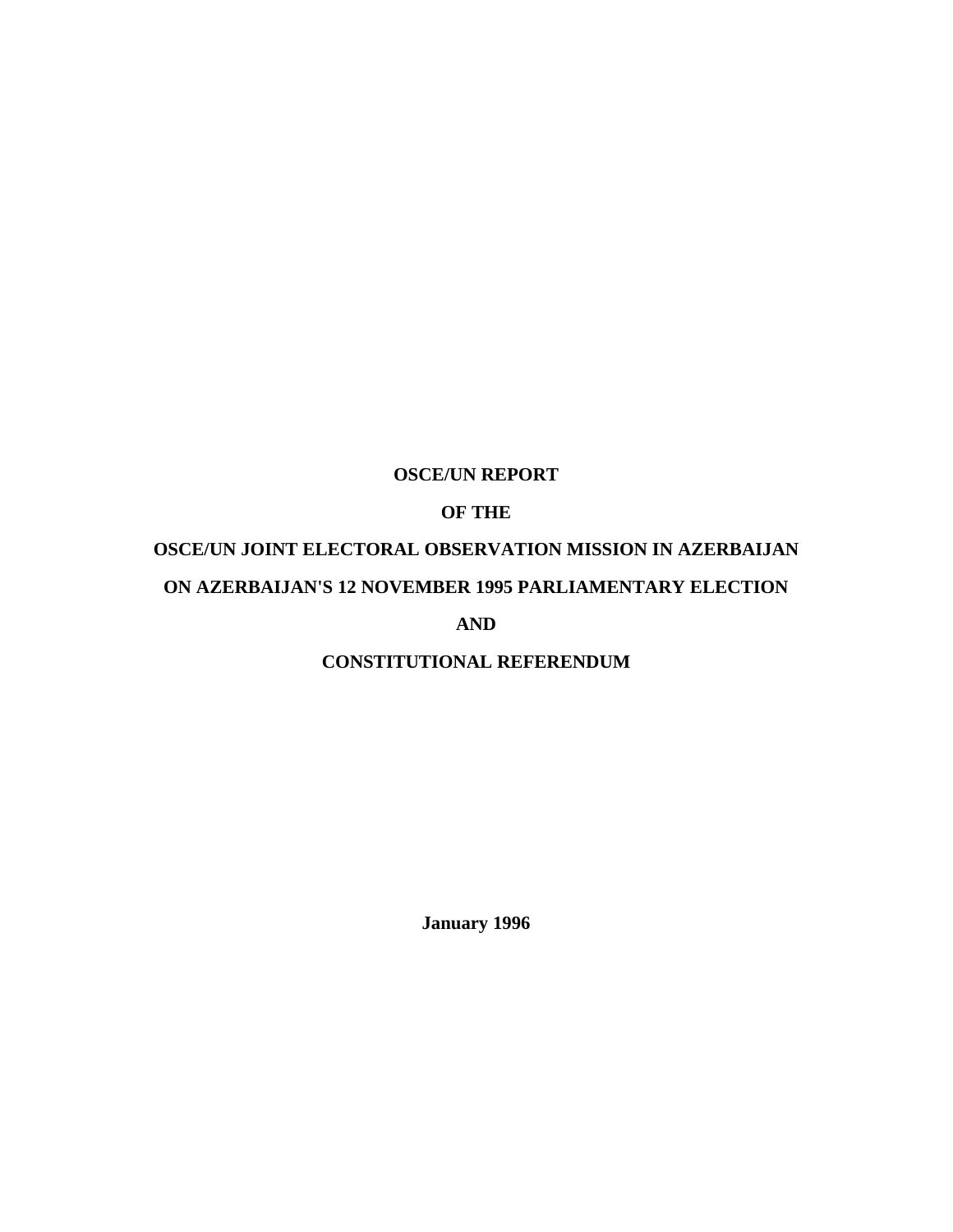#### **EXECUTIVE SUMMARY**

On 12 November 1995, Azerbaijan held its first parliamentary election since regaining independence, as well as a referendum on a new constitution. The election law required a 50 percent minimum turnout for the election to be valid, and 75 percent approval of participating voters for the constitution to pass.

According to the Central Election Commission, 86 percent of the electorate took part in the referendum, and 91.9 percent voted in favor. Azerbaijan now has a constitution reflecting its status as an independent state. The country's Basic Law affirms Azerbaijan's territorial integrity, asserts the right to dispose of the natural resources in Azerbaijan's sector of the Caspian Sea, recognizes Nakhichevan as an "autonomous state" within the country, and creates a strong presidency.

The Central Election Commission announced that 79.5 percent of the electorate cast ballots in the election. Azerbaijan's new parliament (*Milli Mejlis*) has 125 seats, of which 25 were distributed proportionally among political parties. Eight political parties competed for the 25 seats; they needed at least eight percent of the vote to win representation in parliament. The Central Election Commission announced on 22 November that New Azerbaijan -- headed by President Haidar Aliev--had won 19 seats, and two opposition parties -- the Party of the Popular Front and the National Independence Party -- had each won three seats.

Parliament's remaining 100 seats were contested by 386 candidates on a majority basis. In the first round, 71 candidates were elected. Run-off elections were needed in 20 districts, where at least 50 percent of the electorate had voted but no candidate took 50-percent-plus-one of the vote. In eight other districts, the Central Election Commission invalidated the election, either because of failure to meet minimum turnout requirements or because of violations of the law, and scheduled repeat elections for February 1996.

On 26 November 1995, run-off elections took place in 20 districts. According to official figures, 61 percent of the electorate took part in the run-off election. Five of the districts failed to meet turnout requirements, and in two others, various violations invalidated the voting. In these additional seven districts, repeat elections will also take place in February 1996.

At the invitation of the Government of Azerbaijan, the OSCE/UN Joint Electoral Observation Mission came to Azerbaijan to observe the electoral process. From the middle of September, the Mission observed the election process, from the registration of candidates and parties, through the official determination of their eligibility to participate, and the appeal process for excluded parties and candidates. To observe the 12 November voting and vote count, the Mission deployed over 100 international observers from 25 countries. In Baku, Ganja and Nakhichevan, the Mission's regional offices sent observers to cities and villages all over Azerbaijan. To observe the 26 November run-off elections in 20 districts, the Mission deployed over 20 international observers. The Mission, on the basis of its direct observation and the reports of the international observers it deployed, was thus in a position to make an independent assessment of the entire electoral process, and to judge its correspondence to international norms.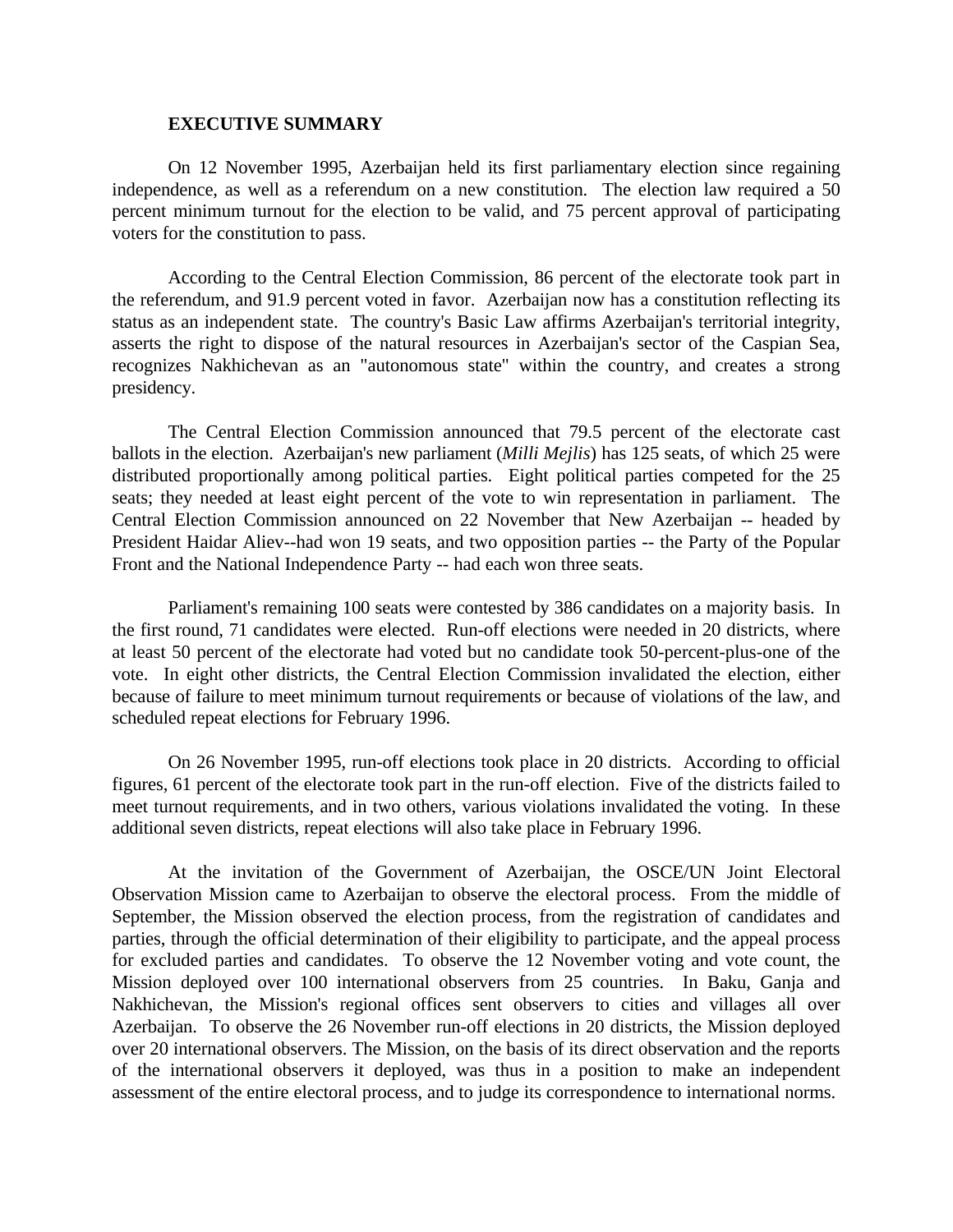The conclusion of the Mission is that Azerbaijan's first post-independence parliamentary election was a multi-party, multi-candidate election. Opposition parties and candidates were able to take part in the campaign, and to make their case to the voters through their own newspapers. They also received free air time on state television and radio, as did independent candidates. The election law permitted observers and authorized representatives of political parties and candidates to observe the voting and vote count on the precinct and district level. Provisions were also made for candidates to appeal their exclusion by District Election Commissions to the Central Election Commission, and both parties and candidates could appeal their exclusion by the Central Election Commission to the Supreme Court. Complainants generally had the opportunity to argue their case to the Supreme Court, which considered and ruled on these appeals before the 12 November election.

However, the Mission considers that the election campaign, the voting and the counting of ballots did not correspond to internationally accepted norms in many respects. Voters' freedom of choice was limited by decisions to exclude about 60 percent of candidates and one-third of the political parties on the basis of a methodology that is open to question: a visual examination of signature lists by election officials and Government handwriting experts, without an original of the signature. While these lists undoubtedly contained improper signatures, as acknowledged by some parties and candidates, the exclusion of many signatures was debatable. Moreover, contrary to international norms, there were no independent experts to dispute the judgments of official experts, which played crucial role in decisions on the inclusion or exclusion of candidates and parties.

While candidates and parties could appeal to the electorate on state television and radio, in some instances, their remarks were censored. Political censorship of party and independent newspapers, though not officially acknowledged, and though less onerous in the immediate preelection period, also restricted the freedom of speech of political parties.

Though observers did find precincts which efficiently and honestly conducted the balloting, the voting and vote count featured serious irregularities in at least three respects: widespread interference by representatives of executive authority, including the police; multiple voting, with the acquiescence of election officials; and highly disorganized counting procedures at the precinct and district level.

In particular, the official acceptance of widespread family voting on election day was in stark contrast with the practice followed during the election campaign, when signatures on behalf of candidates and parties were rejected on the basis that one person had signed for several family members. This inconsistency alone places in serious doubt the fairness of the election.

Moreover, the Mission considers there is good reason to suspect that election officials inflated the vote count, so as to increase artificially the voter turnout. In several instances, international observers personally witnessed the exclusion of local observers from polling stations during the vote count and they themselves were at times barred from polling stations.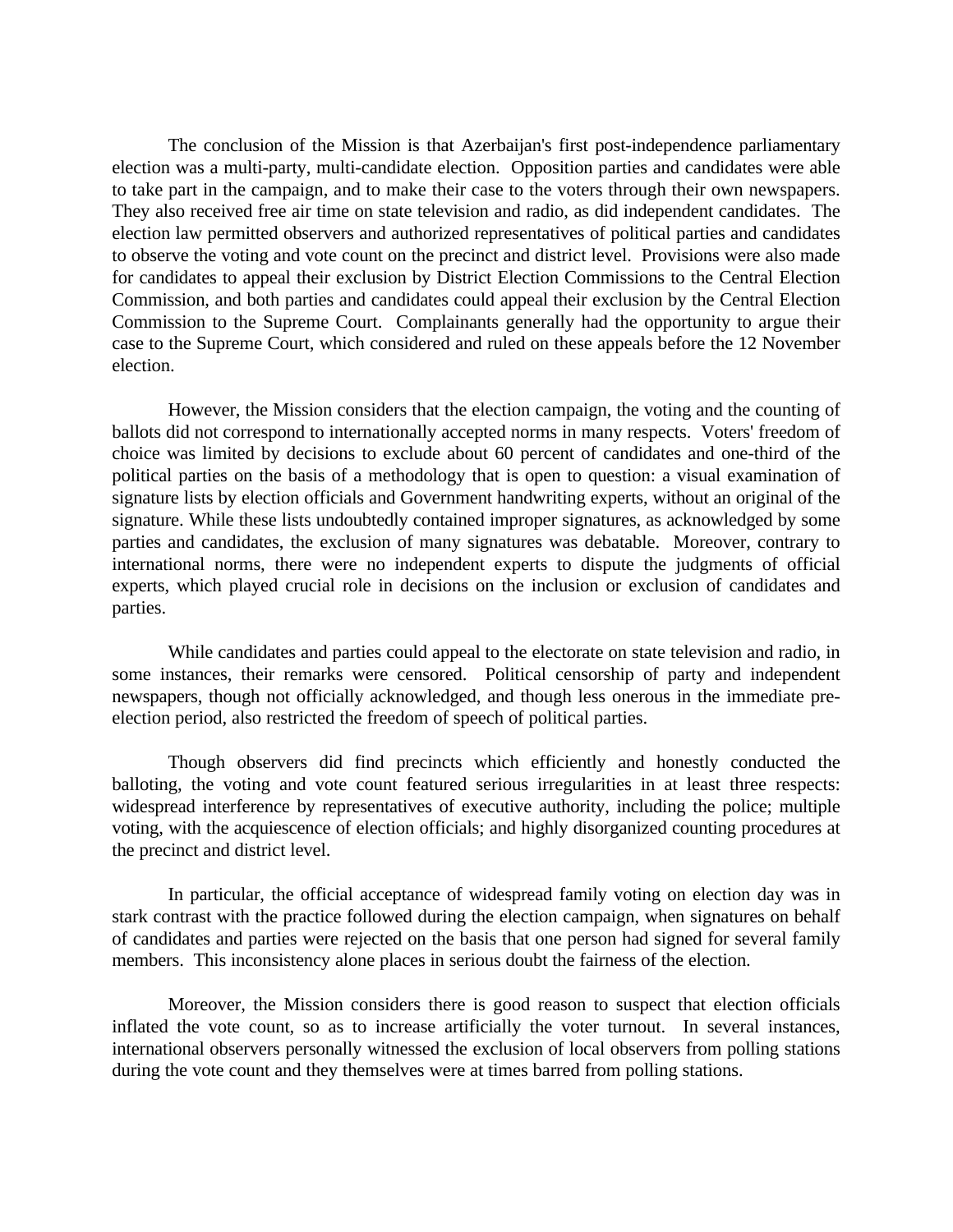During the 26 November run-off election, there was some improvement; candidates' poll watchers were generally allowed to observe the voting and counting, and the vote count was generally more organized. Nevertheless, multiple voting persisted in most districts, and the Mission has reason to believe that election officials in some districts inflated the vote count, so as to artificially increase the turnout.

Based on the observations made during the election campaign, the polling of 12 November and the run-off voting of 26 November, the Mission considers that Azerbaijan's first parliamentary election as an independent state in many respects did not correspond to internationally accepted standards, thus depriving the electorate of the possibility to exercise fully its right to choose freely its representatives.

Nevertheless, the districts where the voting and vote count were carried out well during Azerbaijan's November 1995 parliamentary elections demonstrate that Azerbaijan is capable of holding elections according to international norms, given the will to do so, and the readiness to enforce compliance with the law among election officials. The Joint Electoral Observation Mission expresses the hope that those positive examples will inspire the conduct of future elections in Azerbaijan.

# **POLITICAL CONTEXT**

#### *Introduction*

For centuries, strategically located Azerbaijan has been the object of competition among neighboring states and empires. After a brief interval of independence between 1918-1920, followed by 70 years of incorporation into the USSR, Azerbaijan declared independence in August 1991. Azerbaijan today is undergoing a difficult transition to overcome the legacy of its Soviet period, develop a functioning democracy and consolidate its position in the international community. Azerbaijan's 12 November 1995, parliamentary election and constitutional referendum represented an attempt to create a permanent legislative body within the framework of a new fundamental law that corresponds to Azerbaijan's status as an independent state.

The political background to the 12 November vote was, unusually unstable, characterized by extra-constitutional changes of government, and frequent coup attempts, with the alleged involvement of outside powers. Consequently, the election sought to create stable structures of government that would enjoy domestic respect and legitimacy, and would create a parliamentary forum for political competition with clear rules of the game. By inviting the Organization for Security and Cooperation in Europe (OSCE) and the United Nations (UN) to organize observation of the election, Azerbaijan's Government also sought to consolidate its legitimacy in the eyes of the international community, and to gain international recognition of its progress towards democracy.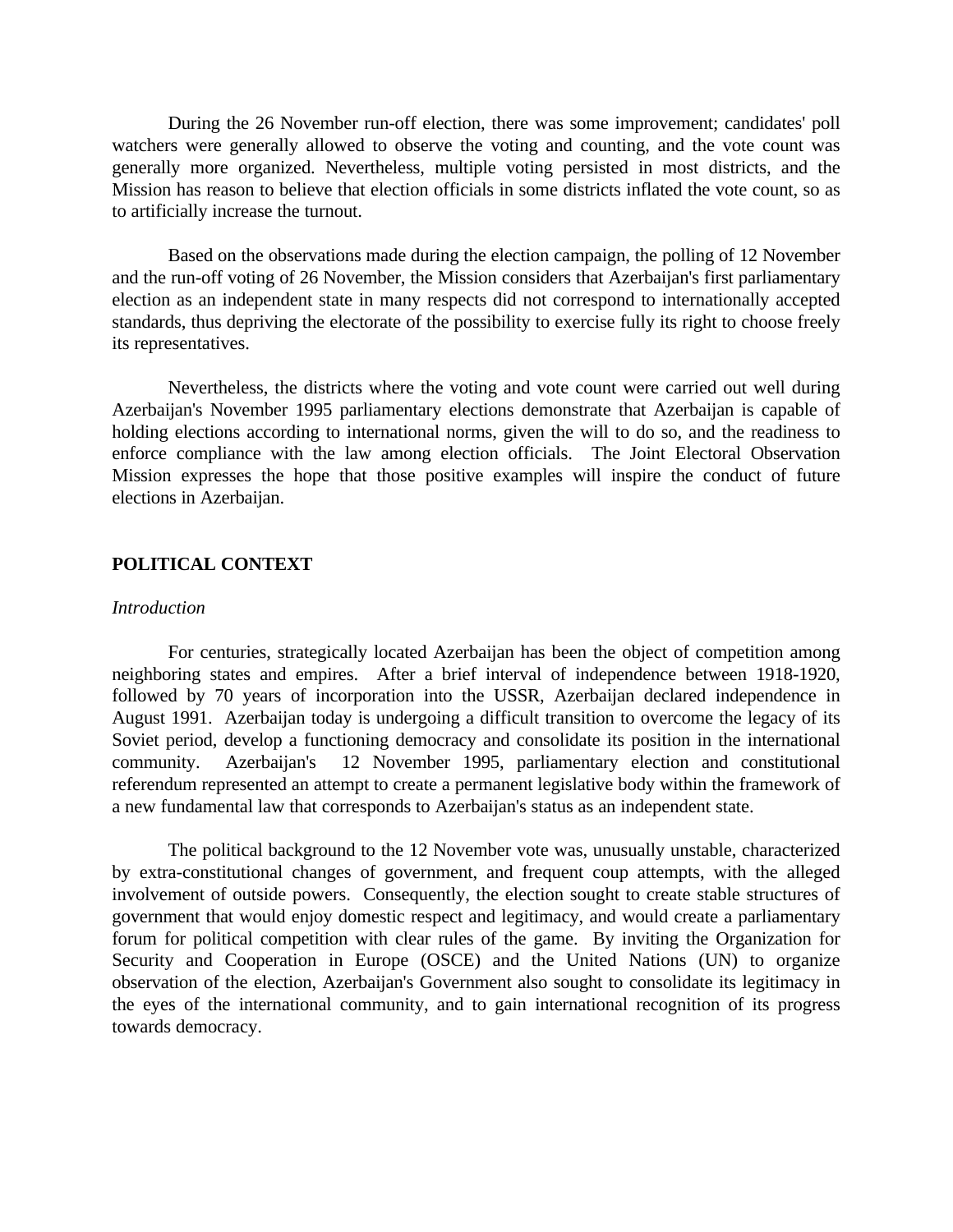# **PRE-ELECTION ATMOSPHERE**

President Aliev has repeatedly stressed his personal commitment to holding free and fair elections as an integral aspect of transforming Azerbaijan into a democratic, pluralistic society. Efforts to hold free and fair elections, however, have taken place in a complicated context of mutual distrust between the Government and opposition parties.

The series of coups since 1992, and related grievances between victors and vanquished, have determined the nature of relations between the Government of President Haidar Aliev and opposition parties led by the Popular Front of Azerbaijan (PFA) and Musavat, whose leaders were in power from June 1992 to June 1993. The Popular Front and Musavat, for instance, acknowledge Haidar Aliev only as the de facto leader of the country, and maintain that Abulfez Elchibey is still the legitimate president. President Aliev, for his part, has occasionally accused the Popular Front of being a terrorist organization that has tried to overthrow or assassinate him, a charge echoed by various Government ministers. Various Popular Front leaders have been arrested, PFA headquarters in Baku and elsewhere remain closed, and the PFA alleges continuous police harassment. It was not certain, therefore, until shortly before the election process began that the Popular Front would be allowed to take part. Ultimately, the PFA was able to hold a congress in August, at which it changed its status from a movement to a party, in order to meet requirements for participation.

Government relations had not been as tense with the other leading opposition party, Musavat, which, for example, retains its headquarters in Baku. However, Musavat's leader, Isa Gambar, the Speaker of Parliament during the Popular Front's tenure, is still technically barred from leaving Baku and faces possible criminal indictment for responsibility for deaths caused during Surat Husseinov's June 1993 rebellion. The more moderate Party of National Independence, headed by Etibar Mamedov, though publicly critical of the Government, enjoys much better relations with the authorities.

#### *Arrests of Opposition Candidates*

Various members of the Popular Front and Musavat who were candidates on their party lists have been jailed. The authorities accuse them of criminal activity, whereas Musavat and the Popular Front consider the arrests Government intimidation and repression.

On 19 September, the authorities arrested Parliamentary deputy Tofik Gasimov, a physicist, former foreign minister under the Elchibey Government, and number two on the party list of Musavat. He was charged with treason and attempting to overthrow the Government by force during the March 1995 events. Popular Front activists Faraj Guliev and Arif Pashayev (numbers five and six on the popular Front's party list) are also in prison. Guliev is charged with attempting to overthrow Haidar Aliev when the latter chaired the legislature of Nakhichevan; Pashayev is accused of escaping from a KGB prison. Apart from Musavat and Popular Front activists, the police, on 2 October 1995, arrested Sabutay Gadjiev, leader of the Party of Labor. He was charged with treason and attempting to stage an armed overthrow of the Government. This party has had acknowledged links to former President Ayaz Mutalibov.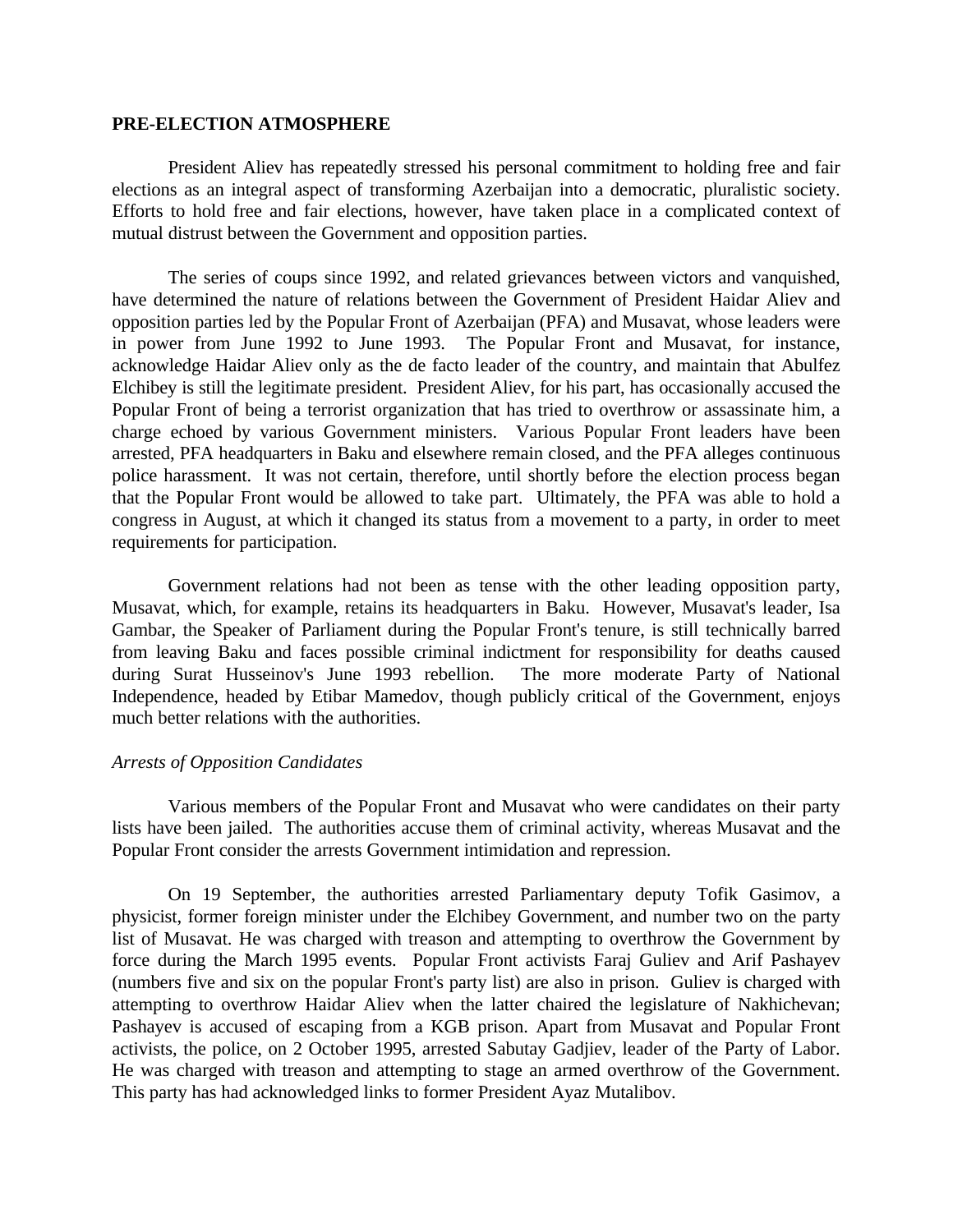# *Censorship*

 Newspapers of all political parties, the independent press and other media have been subject to political censorship, which the authorities conceded in private conversations. Government officials, however, only acknowledged military censorship, pointing to the Nagorno-Karabakh conflict. While all parties agreed that political censorship eased before the election, journalists reported as of 1 November that it was still in effect.

 Related to issues of censorship, on 3 October the trial of four journalists of the satirical newspaper Cheshme began. They were arrested in March 1995 on charges of insulting the honor and dignity of the President. Two of the journalists were on the Popular Front's party list. In October, three received prison terms of five, three and two years, and one was sentenced to police supervision. On the eve of the 12 November election, the journalists were amnestied.

 Opposition parties and candidates frequently pointed to censorship and the abovementioned arrests, as well as others, as evidence of the state's intention to clamp down on society, and restrict access to the political process. They claimed that the elections were taking place in an atmosphere of fear and intimidation.

# **THE ELECTORAL PROCESS**

# *Electoral Law*

Parliament passed the electoral law on 12 August, 1995. The law established a 125-seat, unicameral Parliament to serve a five-year term, with 100 representatives elected on a majority basis and 25 seats distributed to political parties on a proportional basis.

 The Central Election Commission (CEC) was responsible for administering the Constitutional referendum and the Parliamentary elections. President Aliev, in accordance with the law, appointed the CEC's Chairman, Jafar Veliev, in August 1995. Chairman Veliev, in turn, selected the 14 other members. At his request, Parliament approved increasing the CEC's membership, on 3 October 1995, from 15 to 20. The law requires the Commission to be a neutral body and prohibits representatives of political parties from serving as members.

The CEC also oversaw District Election Commissions (DECs), and nominated their chairpersons, whom Parliament approved. DECs consisted of 12 members not affiliated with any political party and selected by lot. They were responsible for organizing the election of the district representative and overseeing the work of the Precinct Election Commissions (PECs).

 PECs had between six and eighteen members, and served between 50 and 1,500 eligible voters. Twenty percent of the members of PECs were representatives of candidates, 30 percent were members of political parties and the remaining 50 percent were representatives of state enterprises and entities. Although the electoral law called for PECs to be established by 15 September 1995, the 50 percent who were representatives of political parties and candidates were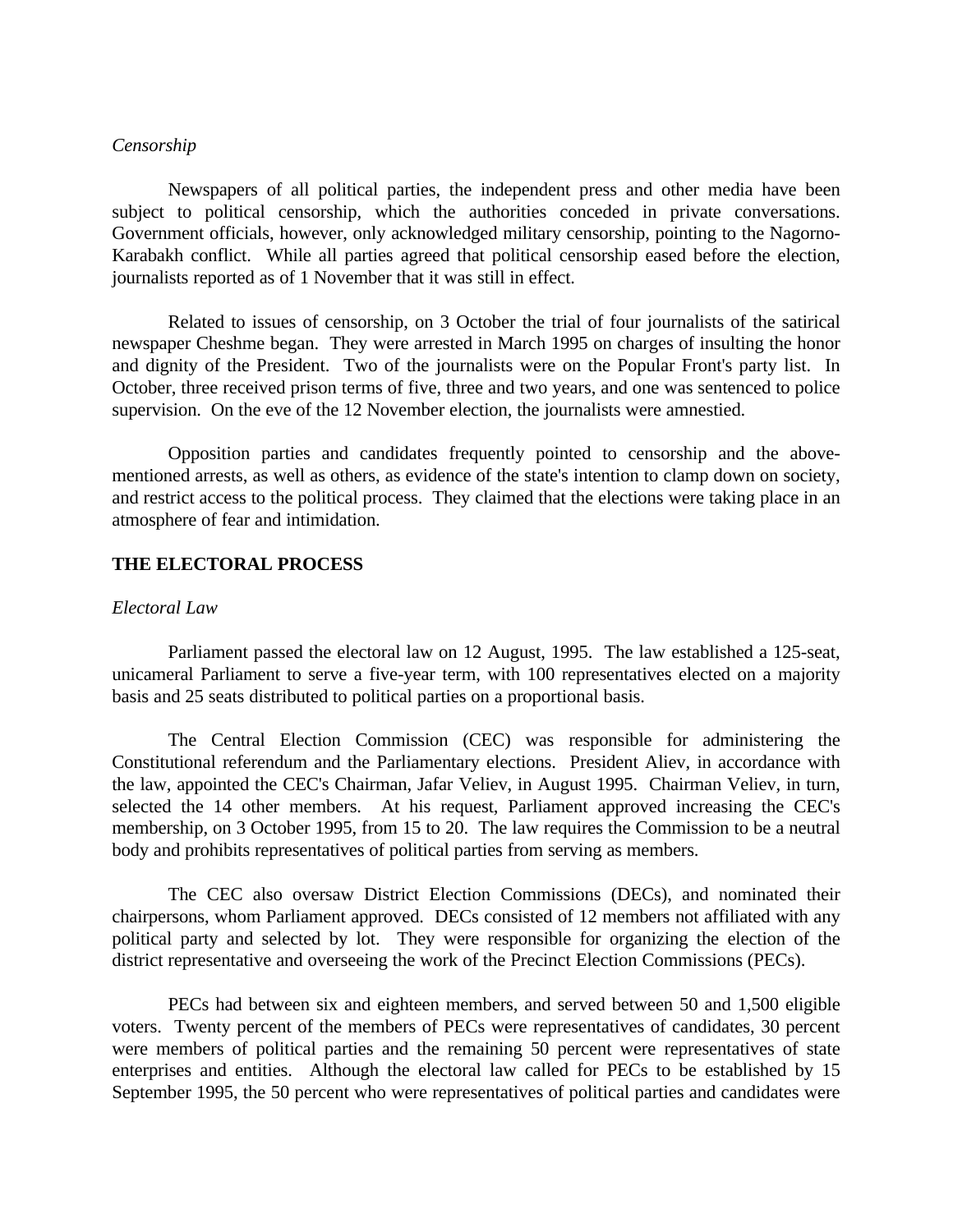only selected after the CEC announced the list of candidates on 19 October. These members had a residency requirement and were selected by lot. Voters had to vote at the precinct in which they were registered.

 The CEC divided the country into 100 electoral constituencies; none could have a population more than 15 percent greater than any other. Depending on the size of the eligible voting population, one administrative district could have more than one electoral district, while other administrative districts could be combined into one electoral district, but required contiguous borders.

 Candidates had to be 25 years of age or older. Whether running independently or affiliated with a political party, they needed 2,000 valid signatures from eligible voters within their district. Candidates had to present identification and other documentation, including a certification of resignation from their current employment.

 In order for district elections to be valid, 50 percent of the electorate needed to participate, and a candidate needed more than 50 percent of the valid votes to be elected. If no candidate received more than 50 percent of the vote, a run-off election between the two biggest vote-getters would take place two weeks later. If the 50 percent minimum voter participation requirement was not met, repeat elections would take place within three months of the first round.

 The law stipulated that 25 representatives would be elected nationally, through voting for party lists and distributing the seats proportionally [Hond't method] among parties that received at least eight percent of the vote nationally. To field a party list, a political party had to be legally registered and to collect 50,000 signatures from eligible voters. A 50 percent minimum voter turnout was also required nationally for the election to be valid; otherwise, new elections would take place within six months.

 The electoral law permitted representatives of the media, candidates and political parties to observe meetings of election commissions, polling and the vote count. In addition, candidates could designate up to 15 -- and political parties up to 45 -- authorized representatives to be poll watchers and carry out campaign activities.

 Candidates and parties could appeal decisions of DECs to the CEC. CEC decisions could be appealed to the Supreme Court, whose rulings were final and binding. The electoral law also required that decisions be rendered in a timely manner.

 In general, the law guaranteed the basic internationally accepted standards for democratic elections. These included multiple candidacies, freedom of speech and assembly, equal access to the media, the right for candidates and parties to observe the voting and vote count, the right of voters individually and privately to cast ballots, plus an appeal mechanism to redress grievances.

 However, in some important aspects, the law was unclear or silent. For example, it does not specify the procedures for validating or excluding candidates' signature lists, nor does it state how many signature lists candidates and parties were to receive. And no provisions either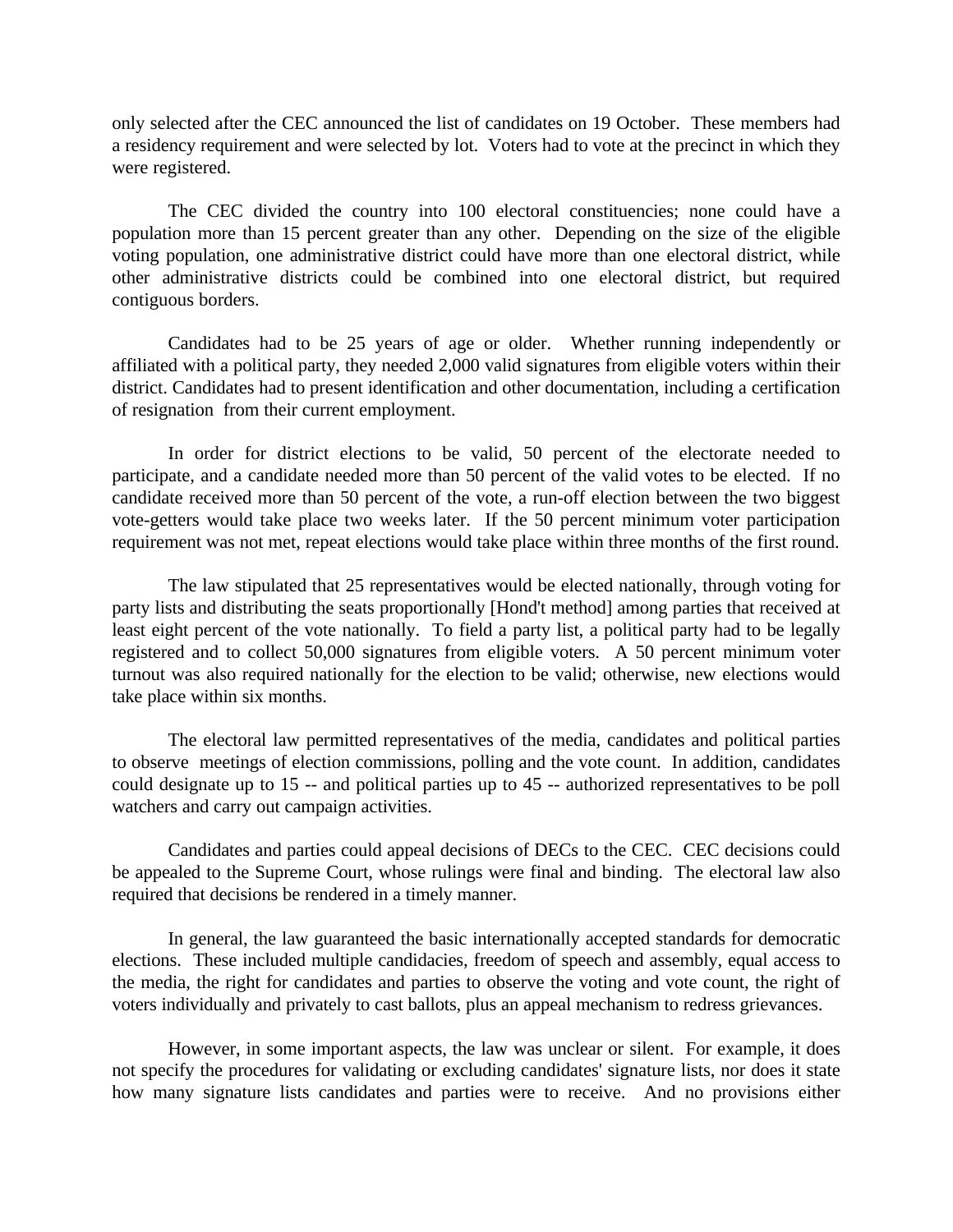sanction or prohibit the presence of police and executive branch officials in the polling stations. These lapses, as well as poor or inconsistent application of the law, had a fundamental impact on the electoral campaign and its fairness.

#### *Registration of Candidates and Parties*

 $\overline{a}$ 

After the re-registration of parties that took place in June, 31 parties remained eligible to participate in the elections. Of them, 12 applied to the CEC for lists to collect the required 50,000 signatures: New Azerbaijan; the Azerbaijan National Independence Party; the Azerbaijan Democratic Independence Party; the Party of the Popular Front of Azerbaijan; the Motherland Party (Ana Vatan);the Azerbaijan Democratic Proprietors Party; Alliance in the Name of Azerbaijan: the Azerbaijan National Statehood Party; Umid [Hope]; the Party of People's Democracy; the Communist Party;<sup>1</sup> and Musavat. Candidates and political parties had 25 days to collect the requisite signatures, beginning 55 days and concluding 30 days prior to polling.

 On 18 September, the CEC and DECs began distributing signature lists to parties and individual candidates. The distribution of signature lists evoked the first complaints by candidates and parties to the Mission. Candidates came to the Mission's offices, protesting that their opponents -- whom they usually described as individuals favored by the local authorities -- had received more sheets than they. The opposition Musavat party charged that it had received only enough lists for 53,000 signatures, leaving almost no margin for error. However, New Azerbaijan, President Aliev's party, also asserted that it could have gathered far more signatures than it ultimately did, had it received more signature lists. CEC Chairman Veliev acknowledged to the Mission that some candidates and parties had received more signature lists than others.

 Once signature lists had been distributed, the Mission received complaints from parties, such as the Social Democratic Party, and from individual candidates, that DECs were not allowing people to sign lists for more than one candidate or party. The Chairman of the CEC said that he had explained on television that individuals could sign as many signature lists as they wanted, and that he had conveyed this message to chairmen of DECs in person and on the telephone. Nevertheless, complaints persisted.

 More frequently, candidates complained about the interference in the work of DECs by organs of local executive authority, especially in the countryside and regions, on behalf of reportedly favored candidates. Alleged preferential treatment included distributing additional signature sheets, offering help in collecting signatures, and public endorsements of candidates by the local authorities prior to the electoral campaign period. Other complaints ranged from intimidation, intended to discourage people from running, to alleged total control by local executive branch officials of the work of DECs, which reportedly could not, or did not want to, resist such pressure.

<sup>1-</sup>The Communist Party actually did not survive the re-registration of parties, because its charter seemed to call for the restoration of the USSR, but the party won a subsequent appeal to the Supreme Court.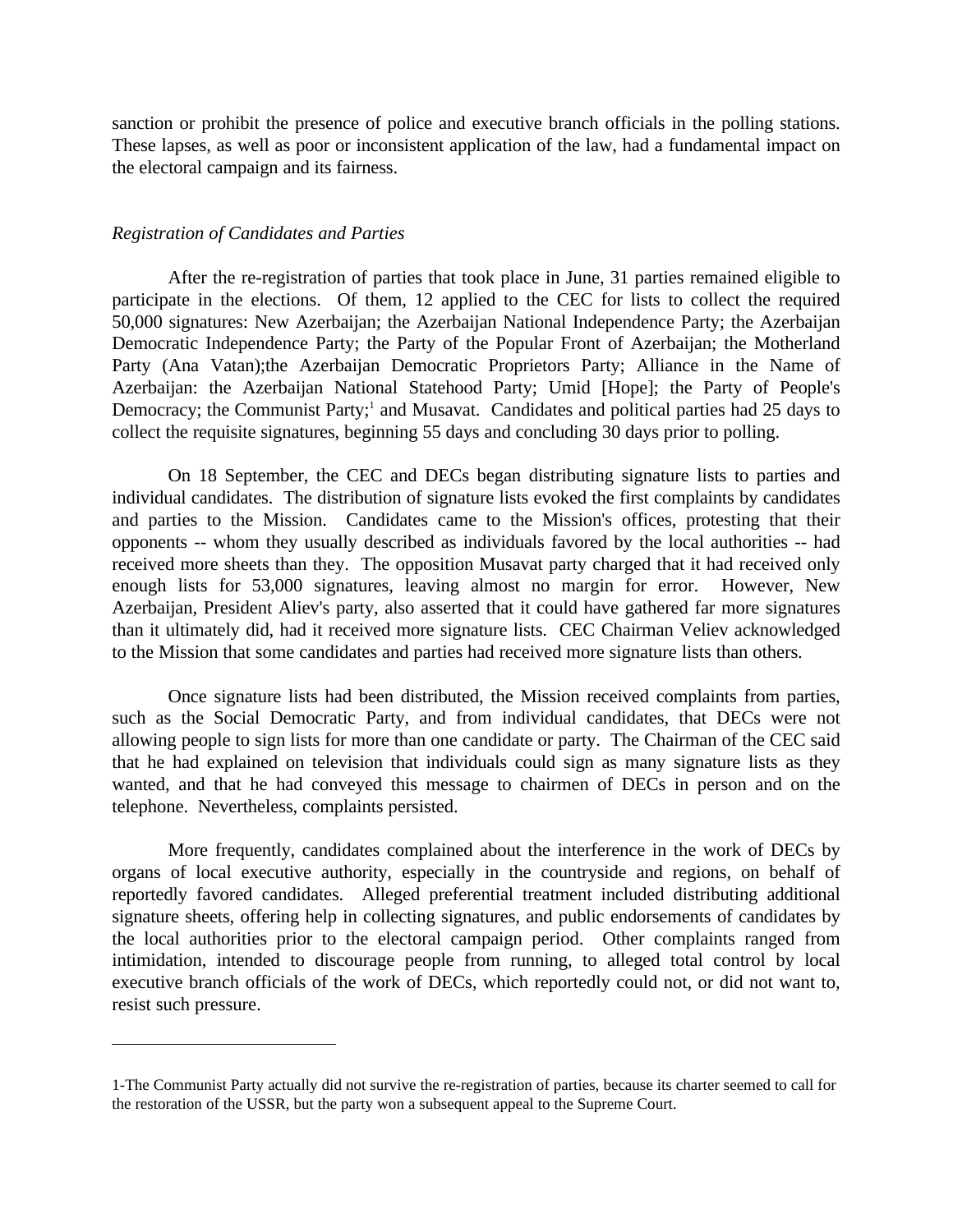However, the most contentious aspect of the campaign was the inclusion or exclusion of parties and candidates by the CEC. Because of the special significance of this aspect of the campaign, and the Mission's involvement in it, it merits particularly close examination.

 The CEC used the following criteria to exclude signatures: signatures by persons younger than 18; improper identity documents; one person signing for others, usually family members; deliberately forged signatures. The first two criteria accounted for relatively few excluded signatures, but they also evoked disputes. In a subsequent Supreme Court hearing on the exclusion of Musavat, a CEC member testified that signatures were nullified if the indicated year of birth was 1977, without specifying the month -- even though the signature list did not request the month. He explained that if no month was indicated, it was "more than clear" that the individual was trying to fool the CEC.

 Identity documents also generated controversy. Although the law only called for a document certifying citizenship, the CEC accepted only passports, Form #9 (given to refugees who have lost their passports), and military I.D.s for active duty officers. Other documents, such as student I.D.s or pensioners' documents, were invalid. Various parties charged that the CEC specified which documents were acceptable only in October, after the signature collection had already begun; the CEC contended that it had informed parties and candidates about the guidelines in August.

 Most problematic, however, was the methodology of validating signatures. DECs and the CEC disqualified signatures on the basis of a visual examination; they did not consider testimony from the person who collected the signatures, they did not have an original of the signature for purposes of comparison, and they did not generally check with the signer whether he/she had actually signed the list. The CEC used six experts from the Ministry of Justice and at least two from the Ministry of Internal Affairs (Police) to examine the signatures and rule on their authenticity. There were no independent handwriting experts to check the work of the CEC's experts or to contest their findings that hundreds of individual candidates --ultimately, 63 percent of the 1,040 individuals who tried to enter the race -- and four political parties failed to gather the necessary number of genuine signatures, and were therefore excluded.

#### *Political Parties*

 The four parties disqualified were Umid [Hope], the Party of People's Democracy, the Communist Party, and Musavat. All those rejected heatedly affirmed the validity of their signatures, and proclaimed their readiness to submit to any sort of objective verification.

 In meetings with President Aliev and Speaker of the Parliament Mr. Guliev, the Mission stressed that these complaints about signatures -- along with the arrest of opposition leaders and the trial of four journalists -- endangered Azerbaijan's prospects of getting a satisfactory assessment from international observers. The Mission suggested, as a confidence-building measure, contacting selected individuals and verifying whether they had indeed signed lists. This proposal was put to the Government, and both President Aliev and Mr. Guliev accepted the idea.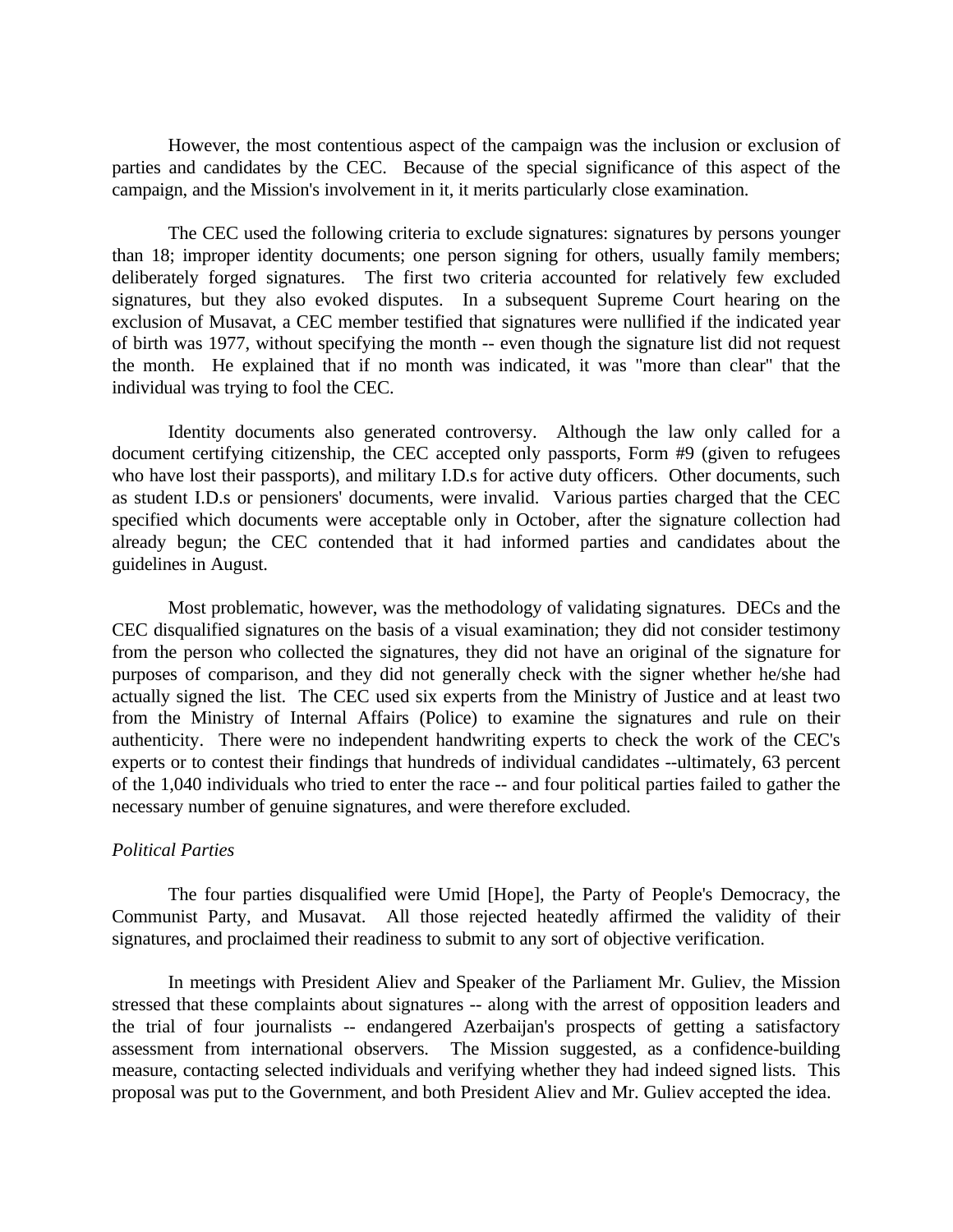The agreed upon selective verification involved choosing names from among signatures excluded by a DEC or the CEC. Signature lists were randomly chosen by the two Coordinators of the Mission in the presence of the Chairman of the Supreme Court and official handwriting experts. A representative of the party, of the CEC or DEC, and a member of the Mission would contact individuals, ask them to verify their signature, and to sign a blank sheet of paper. The Supreme Court, to which all four rejected parties had appealed, was expected to consider the findings in ruling on a party's exclusion. After spot checking for parties, a similar process was envisioned for selected candidates.

 On 25 October, the Mission's Coordinators took part in selective verification for Umid, accompanied by the party's chairman and the chairman of the DEC. They found four people, all of whose signatures had in fact been signed by someone else, usually a family member, which is sufficient grounds for disqualification. The same day, the Supreme Court examined the electoral fate of Umid, and of the Party of People's Democracy. Umid's chairman acknowledged the failure to collect the needed 50,000 signatures properly. The chairman of the Party of People' Democracy also conceded that some signatures may have been improper, but maintained that he had handed in 50,000 valid signatures. The Supreme Court, after hearing both party leaders and the relevant CEC members and handwriting experts, confirmed the CEC's decision to exclude them.

 On 26 October, the Mission tried to do spot checking for the Communist Party, accompanied by its chairman. Efforts to find signers proved unsuccessful, which rendered the findings inconclusive. The Mission shared its doubts about the methodology used by the CEC's handwriting experts with the Supreme Court's presiding judge, but he affirmed the CEC's decision to exclude the Communists.

 Nevertheless, the Mission's doubts about the methodology were confirmed by its selective verification of Musavat. They were accompanied by a party representative, who participated in the selection of the signature sheets in the Supreme Court Chairman's office. The CEC initially agreed to send a representative along, but then decided not to do so. Of 13 people the Mission found whose signatures had been excluded, all confirmed having signed for Musavat. One elderly, illiterate woman explained that she had asked her daughter to sign for her.

 Musavat claimed that the authorities, knowing of the Mission's spot checking in Baku, had been calling and intimidating people, warning them to deny having signed a Musavat signature list. The Mission received statements to this effect from people protesting this behavior. During the spot-checking, several people said that they had indeed been approached by local housing authorities, asking whether they had signed for Musavat.

 On 27 October, the Supreme Court began considering Musavat's case. The hearings lasted three days, with the Mission in constant attendance as had been the case during the hearings of the other parties which were excluded from the elections. Musavat's representatives were able to argue their case. Under questioning, the CEC and its handwriting experts acknowledged having, by mistake, listed 7,000 instead of 6,000, improper signatures for Musavat; not having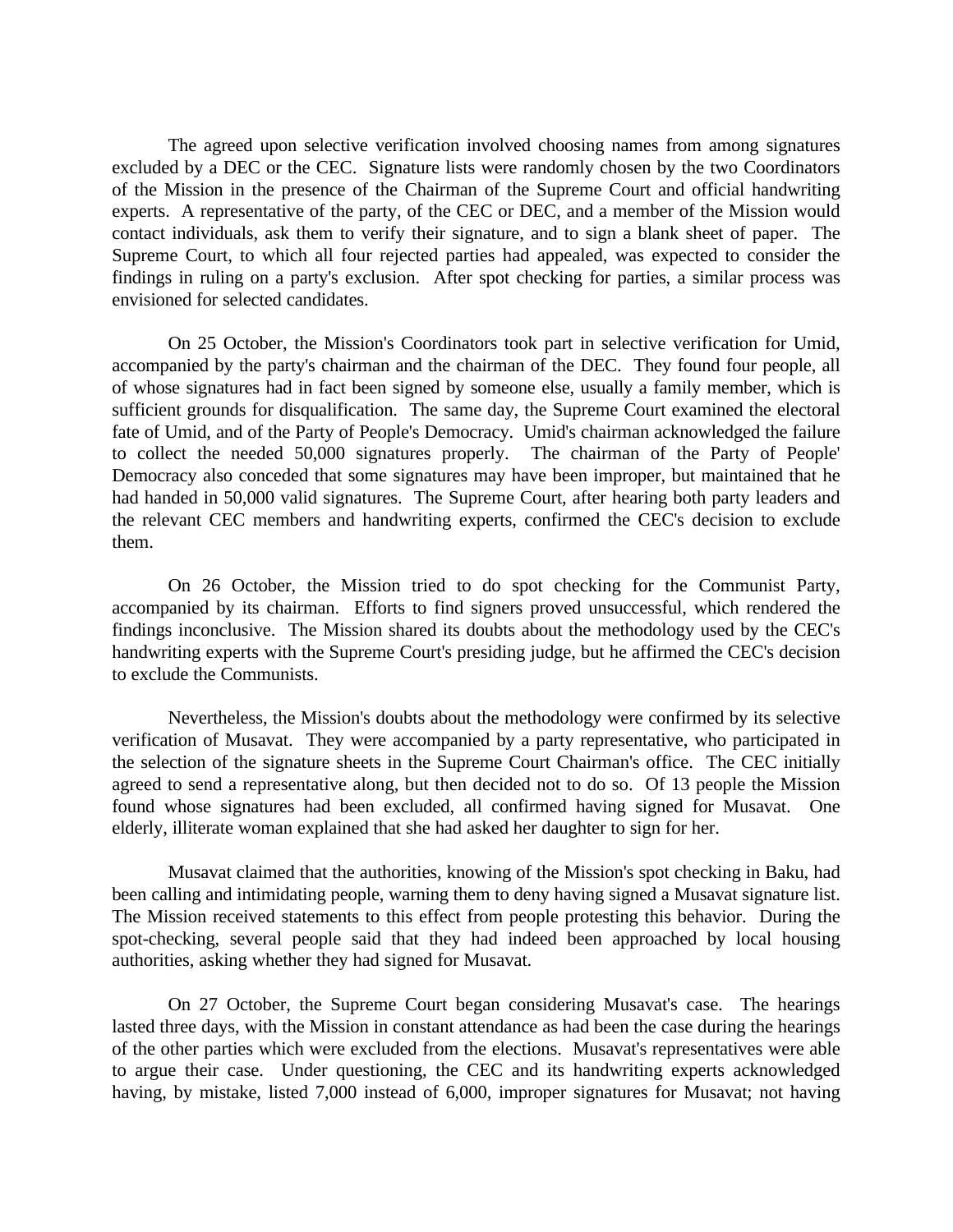counted all of Musavat's signature lists, and having only examined them for four days. The CEC, perhaps trying to respond to the Mission's selective verification, claimed to have spot checked Musavat's signatures in eight or nine regions over the last few days -- without any Musavat participation or observation -- and to have found numerous problems. In fact, they reported having received telegrams from people all over the country, denying that they had ever signed a signature list for Musavat. On 30 October, the Supreme Court confirmed the CEC's exclusion of Musavat, after the judge read some of these telegrams before the TV cameras. Musavat rejected in toto the CEC's case, which, it claimed, was a politically expedient ruling.

The Supreme Court's ruling against all four parties that had appealed their exclusion by the CEC left eight parties in the race. Most were pro-Government, or at least, pro-Aliev, to judge by their public statements. The Party of the Popular Front was oppositionist, while the National independence Party was moderately oppositionist.

Individual Candidates: Of the 1,040 individual candidates who tried to run, the CEC initially registered 359 by 23 October. The CEC -- which had been receiving complaints and appeals directly from candidates, as well as from the Mission -- claimed to have reinstated those unjustly excluded by DECs. On 31 October, the CEC released a list of another 38 registered candidates. However, the CEC also excluded individuals already registered by DECs. Those disqualified included candidates who had even received stamped protocols attesting to their having collected over 2,000 valid signatures, but whose names nevertheless did not appear in the printed list of registered candidates.

As of 3 November, 127 of the hundreds of candidates excluded by the CEC had appealed to the Supreme Court, according to its Chairman. He reported that in one of those cases, the Supreme Court overturned the decision of the CEC, and registered the candidate. Subsequently, the Supreme Court ruled in favor of one other candidate, for a total of two.

The Mission attended several Supreme Court hearings of individual candidates' cases. In one enlightening case, the Court heard an appeal by a Popular Front-affiliated candidate, whose signature lists had been approved by handwriting experts from the Ministry of Justice. However, experts from the Ministry of Internal Affairs [Police] disagreed, arguing that the candidate had some 300 fewer proper signatures, invalidating his candidacy. The judge turned down the candidate's appeal.

Ultimately, of the party-affiliated candidates, many linked with the opposition were excluded. Thus, the Party of the Popular Front fielded 86 candidates, of whom only 23 were registered; Musavat fielded 83, of whom 12 were registered. The figures for the less oppositionist Party of National Independence were 33 of 78, while the Party of National Statehood saw 13 of its 53 candidates registered, and for the purportedly pro-Aliev Proprietors Owners Party, 10 of 38. Among the pro-Government parties, three Ana Vatan candidates of 17 were registered, one of two "Alliance" candidates, and four of nine Azerbaijan Democratic Independence Party candidates. Efforts to ascertain the corresponding numbers for President Aliev's party, New Azerbaijan, yielded various, and confusing, figures from party representatives, but it appears that 57 of 89 candidates were registered.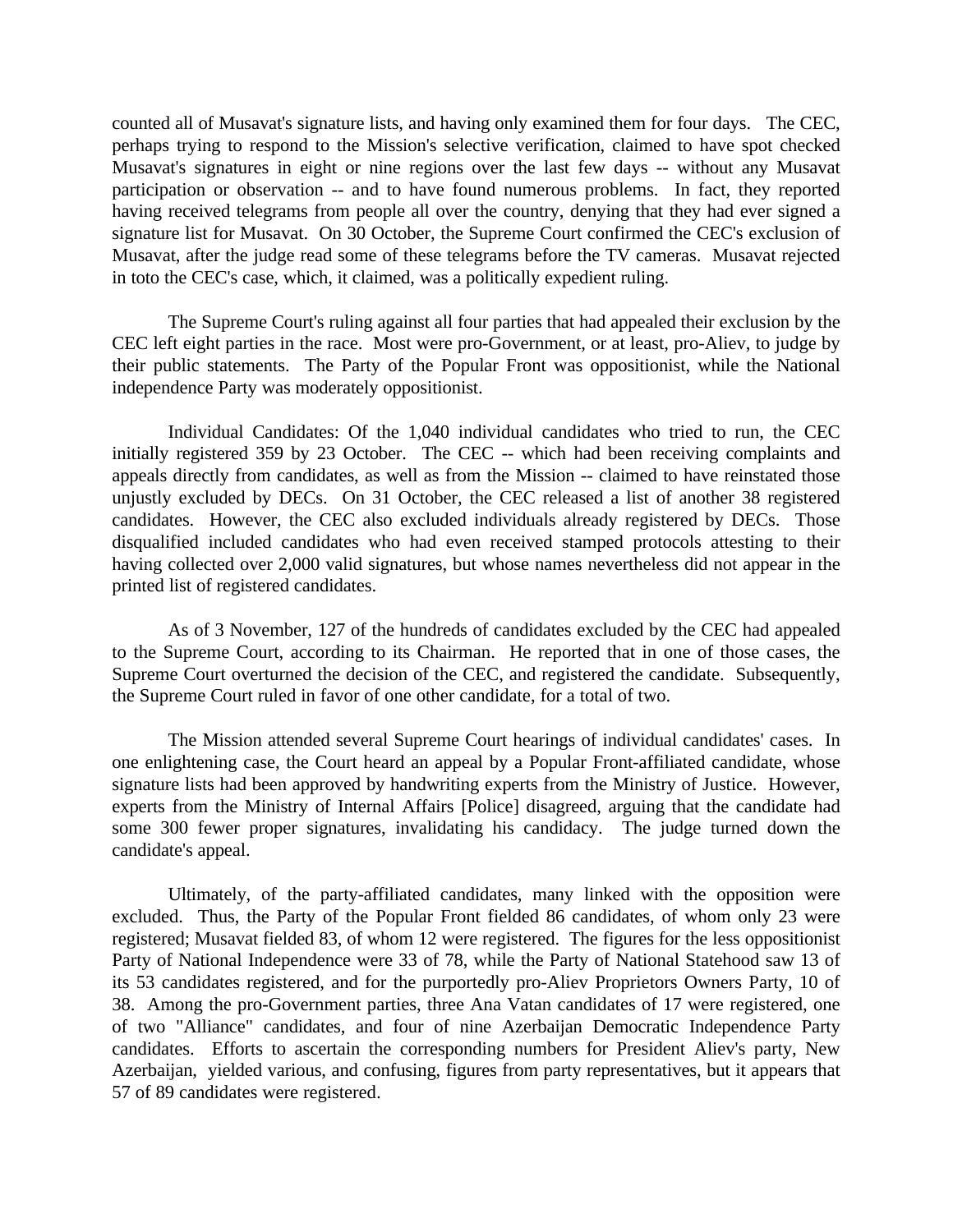#### *Election Campaign*

On 20 October, the election campaign officially began. The election law originally gave candidates five minutes and parties 45 minutes of campaign time on national television. The CEC later increased the amounts to seven minutes and 60 minutes, respectively.

The Mission closely followed the political campaign, and was invited by the head of State Television on 18 October to draw the time slots for political parties, but declined, since no representatives of political parties were present. Subsequently, the political parties, the CEC and State Television reached agreement about the distribution of air time.

Candidates could appeal to the voters in pre-taped TV spots (the head of State Television explained that live appeals were impossible for "technical reasons"). Several opposition candidates, such as Leyla Yunusova, leader of the Independent Democratic Party, and several Popular Front candidates, had their spots cut and censored. Candidates reported being told that they could not criticize President Aliev or his policies.

Nevertheless, opposition parties -- specifically, the Popular Front, the National Independence Party, and the Party of National Statehood (whose leader went into open opposition to President Aliev shortly before the election) -- campaigned on television. They criticized the Government and its policies, sometimes harshly, on the country's most important medium of mass communication, singling out official corruption, the cult of President Aliev, the absence of economic reform and the difficult living conditions for most of the population. Speaking for the Popular Front, former President Elchibey appealed to voters on television for the first time since his ouster. Only his remarks about calling the state language of the country Turkish, as opposed to Azerbaijani, were censored. The leader of the Party of National Statehood even criticized President Aliev himself, and the participation of the President's relatives in the election campaign as candidates.

Opposition parties also made their case through their newspapers, which, however, have small circulation and are difficult to find outside Baku. According to the European Institute for the Media, *Azerbaijan*, the one official daily newspaper, published no party platforms, including pro-Government parties. *Azerbaijan* did, however, print the platforms of pro-Government candidates, but no opposition candidates.

Apart from campaigning in the media, candidates met with voters, though some complained to the Mission that DECs and local executive authorities helped arrange meetings for favored candidates while hampering others. In Ganja, for instance, the electricity of the local television stations was allegedly cut off when they wanted to report on the rallies of a local candidate (Chingiz Sadigov) running against Foreign Minister Hassan Hassanov. At rallies, candidates generally spoke of their achievements, speakers praised the candidate and children recited patriotic verses. There were no debates, no platforms were presented and only a few prearranged questions were asked.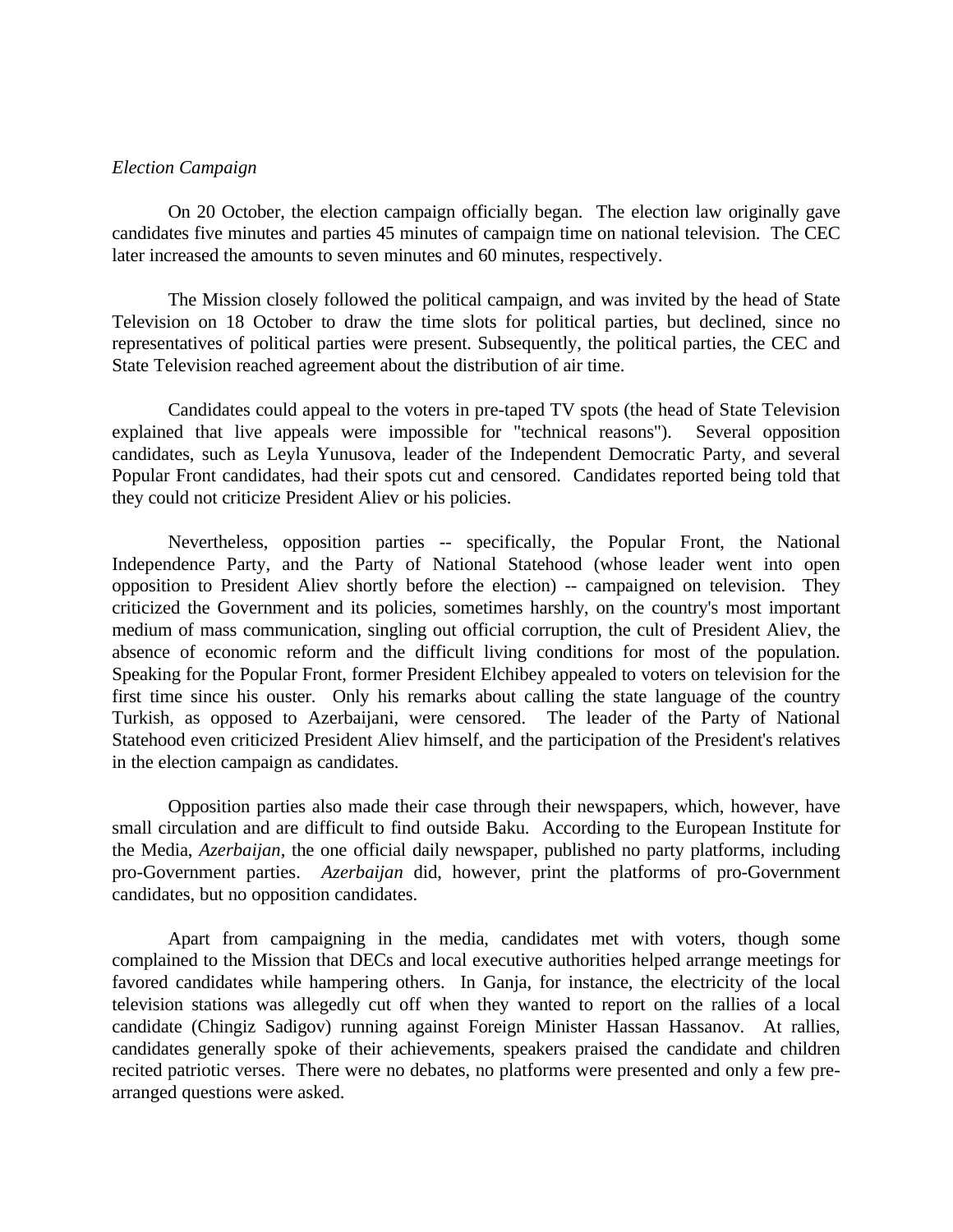There were relatively few posters on the streets of Baku. Apart from posters of pro-Government parties, the most frequently noticed posters were from the Proprietors Owners Party, chaired by a wealthy businessman.

Perhaps the most sensational aspect of the campaign was the release, on 27 October, of a list of candidates whose victory had allegedly been pre-determined by the authorities. The source of the information was Neimat Panakhov, leader of the Party of National Statehood, and a former state counselor to President Aliev. Opposition newspapers published the list, which many opposition candidates and parties brought to the Mission's attention, as evidence of the election's unfairness.

On 11 November, 24 hours before the start of polling, the campaign officially ended, as stipulated in the electoral law.

#### *Voting*

Voting took place on 12 November, in 4,600 polling stations (electoral precincts), from 8.00 hours until 22.00 hours. All Azerbaijani citizens 18 years or older were eligible to vote, including prisoners and military personnel.

Of Azerbaijan's 100 electoral districts, no voting took place in the eight electoral districts of Nagorno-Karabakh and surrounding regions currently occupied by Armenian forces. The parliamentary seat for the district of Khankendi, the capital of Nagorno-Karabakh, will remain empty. Polling stations of the remaining seven districts were artificially relocated within other electoral districts of Azerbaijan, and displaced people from the occupied territories voted in these specially organized precincts for candidates from their home districts. By contrast, refugees from Armenia, who had arrived earlier (1988-1990) and had been resettled, voted for candidates of the districts where they resided at the time of elections.

Voters cast three ballots on election day: 1) for district representatives; 2) for slates of political parties; and 3) a vote approving or rejecting the Constitution. The voters had to crossout the names of the candidates/parties they did not want and leave untouched the candidates/parties they preferred. Disabled voters could designate a person to cast a ballot on their behalf. In the Autonomous Republic of Nakhichevan, voters cast two additional ballots, one for the election of Nakhichevan's Parliament, and another approving or rejecting Nakhichevan's constitution.

In some polling stations, especially in the countryside, voting was conducted efficiently, and election officials at the precinct level made an honest effort to run the elections according to the electoral law. Moreover, party poll watchers and representatives of candidates were able to observe the voting. But in many polling stations, voting and the vote count featured serious irregularities in at least three respects: multiple voting, with the acquiescence of election officials; widespread interference by representatives of local executive authority, including the police; and highly disorganized counting procedures at precinct and district levels.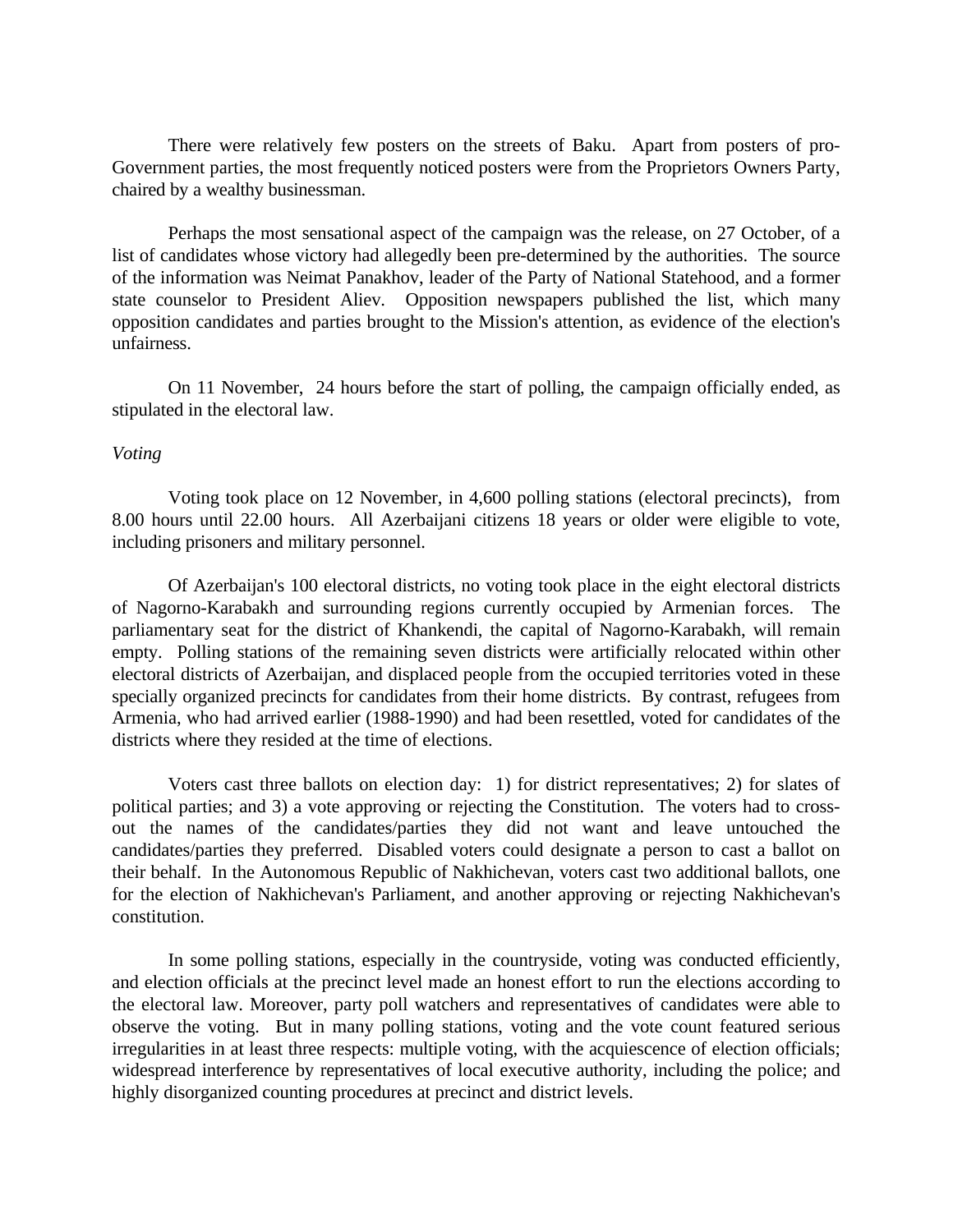MULTIPLE VOTING: Although forbidden by the electoral law (article 58 states that "...The voter shall personally drop the completed ballot in the ballot box"), multiple voting was widespread and tolerated by many election officials. The two Coordinators of the Mission saw the chairman of a polling station tell an election official to stop registering the passport information of several persons given to her by one voter, until the international observers had left the polling station. Nearly all the international observers noted this practice, either by direct observation or by looking at the voter registration lists and noting the many instances where one individual had signed the same name various times. In one district of Ganja city, the chairman of the DEC officially sanctioned multiple voting. In other instances, PECs agreed to permit multiple.

Many heads of families, especially in the countryside, considered it their prerogative to vote for their wives and children, and, admittedly, family voting is a tradition in Azerbaijan. Nevertheless, it is a violation of the electoral law, and in some instances, people voted for neighbors as well. In one case in the south of the country, an observer saw a man present twenty passports and receive as many ballots. Moreover, family voting is not merely a cultural phenomenon; it also has important political implications. The official acceptance of widespread multiple voting on election day starkly contrasted with the electoral authorities' strict adherence to the letter of the law during the election campaign, when they rejected signatures on the grounds that one person had signed for several family members. In sum, multiple voting justified the CEC's exclusion of candidates and parties, yet was exploited to ensure that the election met the turnout requirements to be valid.

INTERFERENCE BY EXECUTIVE AUTHORITIES: Members of executive authorities, particularly the police, were present in many polling stations. Police at times intimidated voters, and mayors reportedly interfered in the voting in support of particular candidates. In two instances, international observers witnessed the theft of empty ballot papers, namely in the district where Foreign Minister Hassanov was running for re-election, and in one extreme case -- in the same district -- armed men stole all the electoral material from the DEC after the completion of voting and the preliminary counting at polling station level. At times, local poll watchers and even several international observers were prevented from observing the voting.

In addition, international observers saw more than one person, and even polling officials in the voting booth. In some polling stations, international observers noted campaign material in and around the polling station in violation of the electoral law.

More seriously, polling station officials, seeking to meet the required 50 percent voter turnout, most probably inflated the generally low voter turnout, by adding names and signatures to the voter rolls. In some polling stations in Baku, international observers noted that the voter turnout increased from 20 percent to 90 percent within two hours between 19.00 and 21.00 hours. International observers even witnessed attempts at stuffing ballot boxes.

Finally, there were killings directly related to voting. In Lachin district, in the southwest of Azerbaijan, a voter shot dead two representatives of a candidate and injured three other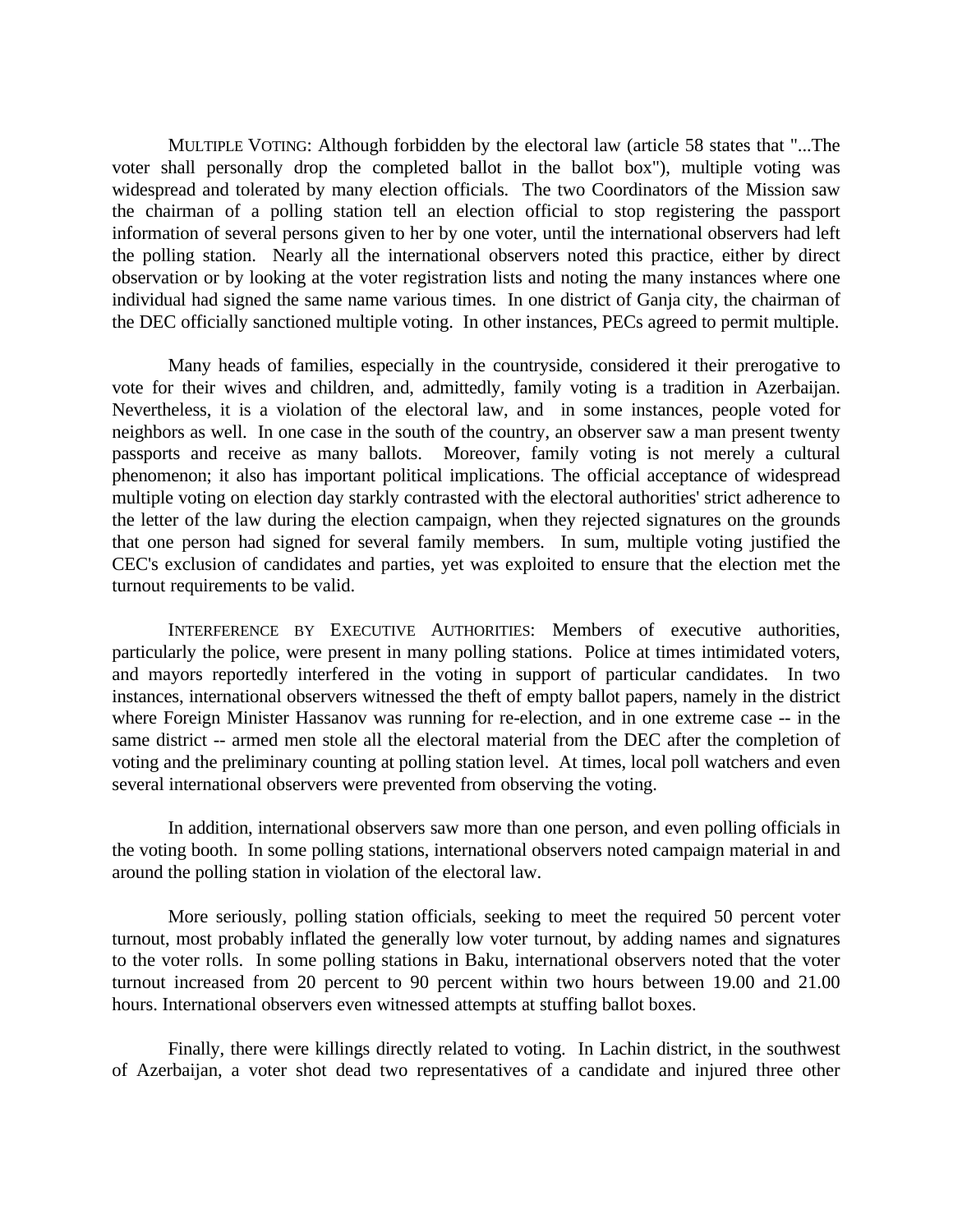persons after being confronted for having voted for someone else. In another district, a man shot two people in a polling station, after being told that he could not vote for his wife.

## *Vote Count*

Members of PECs counted the ballots after voting ended at 22.00 hours. They also filled out protocols indicating the number of voters in the precinct, how many actually voted, the number of invalid ballots and the number of votes for and against each choice on the ballot. These protocols were signed by PEC members, as well as by observers for the political parties and candidates. Unused and damaged ballots were to be collected, counted, voided and placed in sealed envelopes. Within 12 hours of the close of polling, the protocols were supposed to be brought to the DEC, which would then tabulate the results for district representative, and if the numbers did not add up, recount the ballots. The protocols for voting to elect the 25 representatives of party slates and the Constitutional referendum would be delivered to the CEC for tabulation.

While counting was carried out accurately in some polling stations, the situation in many others -- and above all, in DECs, which compared and recounted (if necessary) tally sheets from the polling stations -- was often disorderly, if not chaotic. In many instances, counting officials did not seem to have a clear understanding of the counting procedures, did not void unused ballots, and did not affix seals correctly. Furthermore, they artificially balanced out discrepancies between the number of ballots and the corresponding number of voters in the registration lists, instead of recounting. In many instances, when ballot boxes were emptied, international observers saw bunches of ballots folded together among the ballots, clearly indicating ballot stuffing. In some cases, observers reported lights being "accidentally" turned off when the officials began to count the ballots.

According to the electoral law, counting had to be done openly in the presence of observers and designated representatives of candidates. But a major problem during the 12 November vote count was the exclusion of political parties' observers from polling stations by polling officials with the assistance of the police, especially at the district level. In at least three instances, international observers were also prevented from observing the vote count. Observers for candidates also complained to the Mission that the protocols they signed were not the same protocols that were registered at the DEC.

Above all, there were serious problems with ballot security. Individuals brought hundreds of ballots to the Mission's offices on election day and afterwards, sometimes explaining that they had seized them from people who had tried to engage in ballot stuffing. However, candidates had no mechanism to call for a recount, or to verify that the protocols signed by their observers in the polling stations were the protocols recorded by the DEC. The procedures to account for and control the number of ballots printed, distributed to the Precinct Commissions, valid ballots cast, invalid ballots, and unused ballots to be voided and returned to the DEC were not well communicated, were often misunderstood, and were often poorly executed.

#### **RESULTS OF THE 12 NOVEMBER VOTING**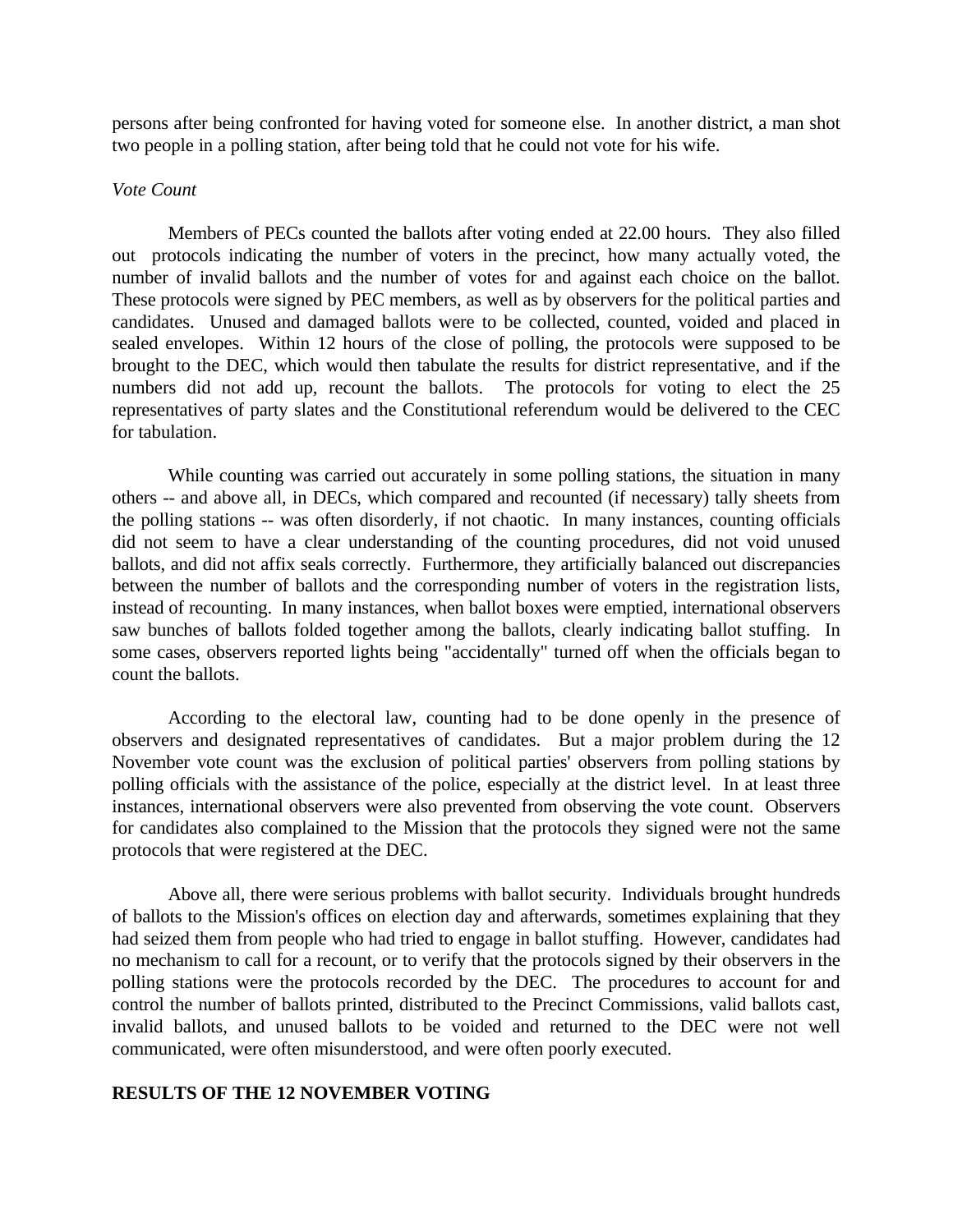The CEC announced on 22 November that 86 percent of the electorate took part in the referendum for the constitution, and 91.9 percent of voters voted in its favor. A 75 percent approval was needed to pass the referendum.

The CEC also announced that 79.5 percent of the electorate had voted to elect 25 national representatives to the Parliament. Only three of the eight participating parties passed the eight percent threshold for representation in parliament: New Azerbaijan (President Aliev's party) won 19 seats; two opposition parties -- the Party of the Popular Front and the National Independence Party of Azerbaijan -- won three seats each.

The race to elect 100 district representatives to Parliament was contested by 386 candidates. In the first round, 71 candidates were elected. Run-offs were necessary in 20 districts because none of the candidates had garnered 50-percent-plus one of the vote.

In eight districts, elections had to be canceled entirely. Four failed to met the 50 percent minimum turnout requirement; in three others, voting was annulled due to "violations of the electoral law," and in one district in Ganja city, armed, masked individuals stolen all electoral material. New elections in these eight districts will take place on 4 February 1996. The candidates who ran there cannot run again in the same district. However, they may run in one of the other districts in which the 12 November elections were canceled.

The new Parliament, though not yet fully constituted, nevertheless had a quorum, with 83 deputies. Even though run-off elections had not yet taken place, parliament was convened for its first session on 24 November. At the session, the former Speaker, Mr. Rasul Guliev, was reelected unopposed, with the few representatives of opposition parties abstaining.

#### **THE 26 NOVEMBER RUN-OFF ELECTIONS**

On 26 November, 1995, run-off elections took place in 20 of Azerbaijan's 100 electoral districts. The Mission was particularly interested to see whether the irregularities observed during the first round would be addressed on 26 November.

Based on the observations of the Mission's international observers, polling station officials in certain districts made an effort to correct these problems. They did not tolerate multiple voting, and in most of the polling stations observed, candidates' representatives were present throughout the voting and vote count.

However, in many other districts, problems observed during the first round continued during the second round. Most international observers noted family voting throughout the country. Conversely, allegations were raised during the second round that in districts where the authorities favored neither candidate, polling officials prohibited multiple voting so that the elections would not be valid and repeat elections, with new candidates, would be needed.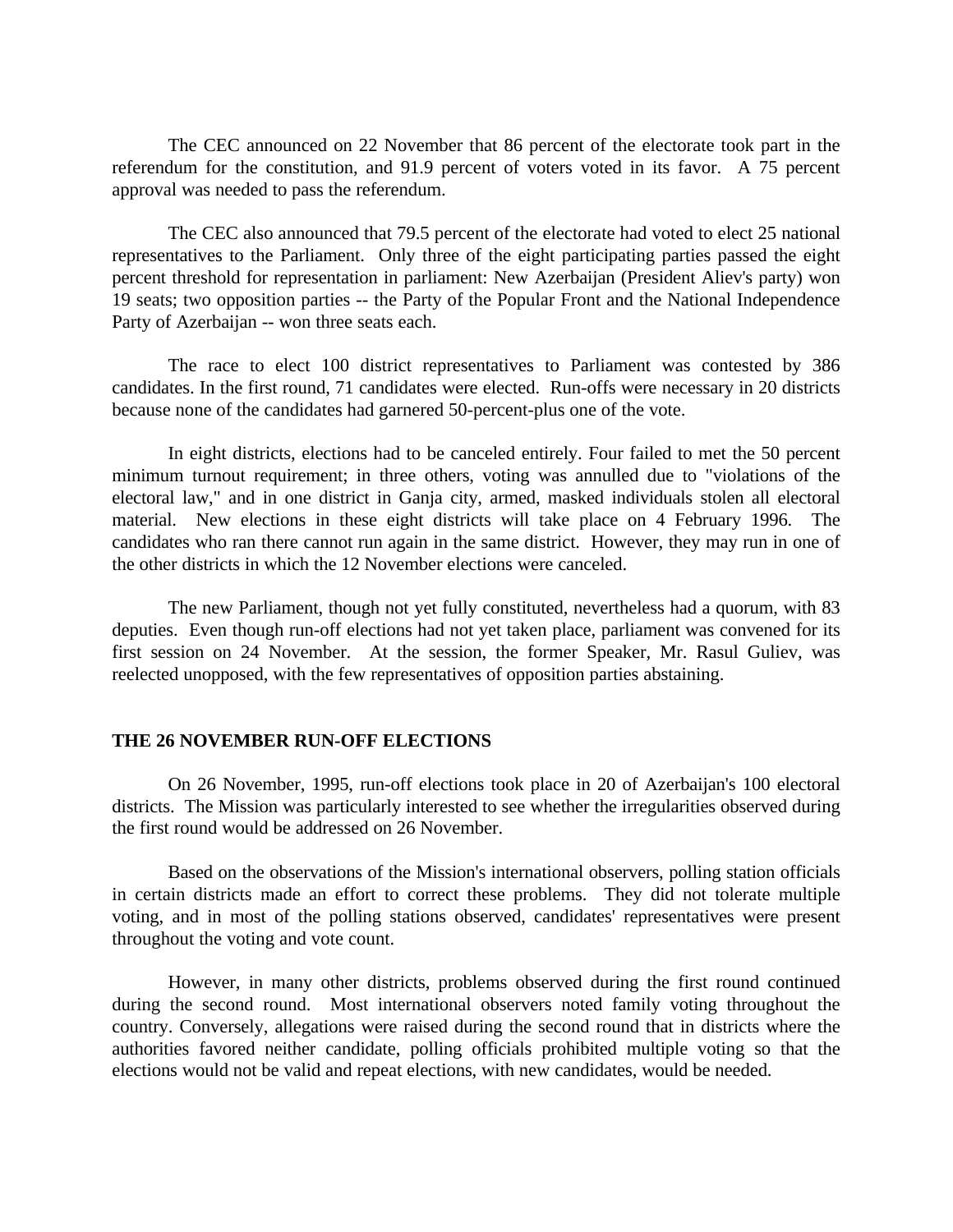It appeared to the Mission that the required minimum turnout led election officials in some instances to inflate the number of participating voters, and even to engage in ballot stuffing. In this connection, the Mission's observers again saw representatives of local executive authority in polling stations and DECs.

The vote count was generally more efficient than during the first round on 12 November, in part because the choice between two candidates was the only issue of the voting of 26 November. But there were again cases where poll watchers were kept outside during the vote count, or where only one candidate's representatives were permitted to observe the vote count.

According to the CEC, 61 percent of the electorate took part in the run-off election. In 13 districts, representatives were elected; five districts failed to meet turnout requirements, and in two others, various electoral law violations invalidated the voting. In these seven districts -- apart from the eight districts where election were annulled on 12 November -- repeat elections will take place on 4 February 1996.

# **OPERATIONS OF THE JOINT ELECTORAL OBSERVATION MISSION**

The OSCE/UN Joint Electoral Observation Mission began its activities on 15 September 1995 with the arrival of the OSCE Coordinator. He was joined on 23 September by a finance/logistics officer appointed by the UN, and on 9 October by the UN Coordinator (See Annex I). The Mission opened an office at the Azerbaijan Hotel and established contacts with the CEC and other electoral bodies, Government officials, political parties and candidates, the international community and other entities involved in the electoral process.

By the third week of October, the core team in Baku had been completed by six long-term observers seconded by OSCE member states (one from Finland, one from Germany, two from Switzerland, one from Turkey and one from the United Kingdom). In teams of two, they staffed the Mission's regional offices located in Baku, Ganja and Nakhichevan.

The Mission received the backing and administrative support of the United Nations Office in Baku in setting up its operation. Azerbaijan's executive authorities and other Governmental bodies assisted the Mission in renting office space at a reduced rate, arranging telephone lines, travel on the state airline at government rates, entry visas for international observers, visas to the Autonomous Republic of Nakhichevan and to Astara (an area bordering Iran), as well as visas for Azeri interpreters to travel to Nakhichevan with the international observers. Government courtesies were generally extended to all members of the Mission in Baku and observers had access to all levels of Government.

In observing the electoral process, the Mission closely followed the collection of signatures for parties and candidates, the activities of the electoral authorities, the appeals process for excluded candidates and parties, the media, the political campaign, polling, the count and runoff elections. A key source of information was complaints from aggrieved candidates. The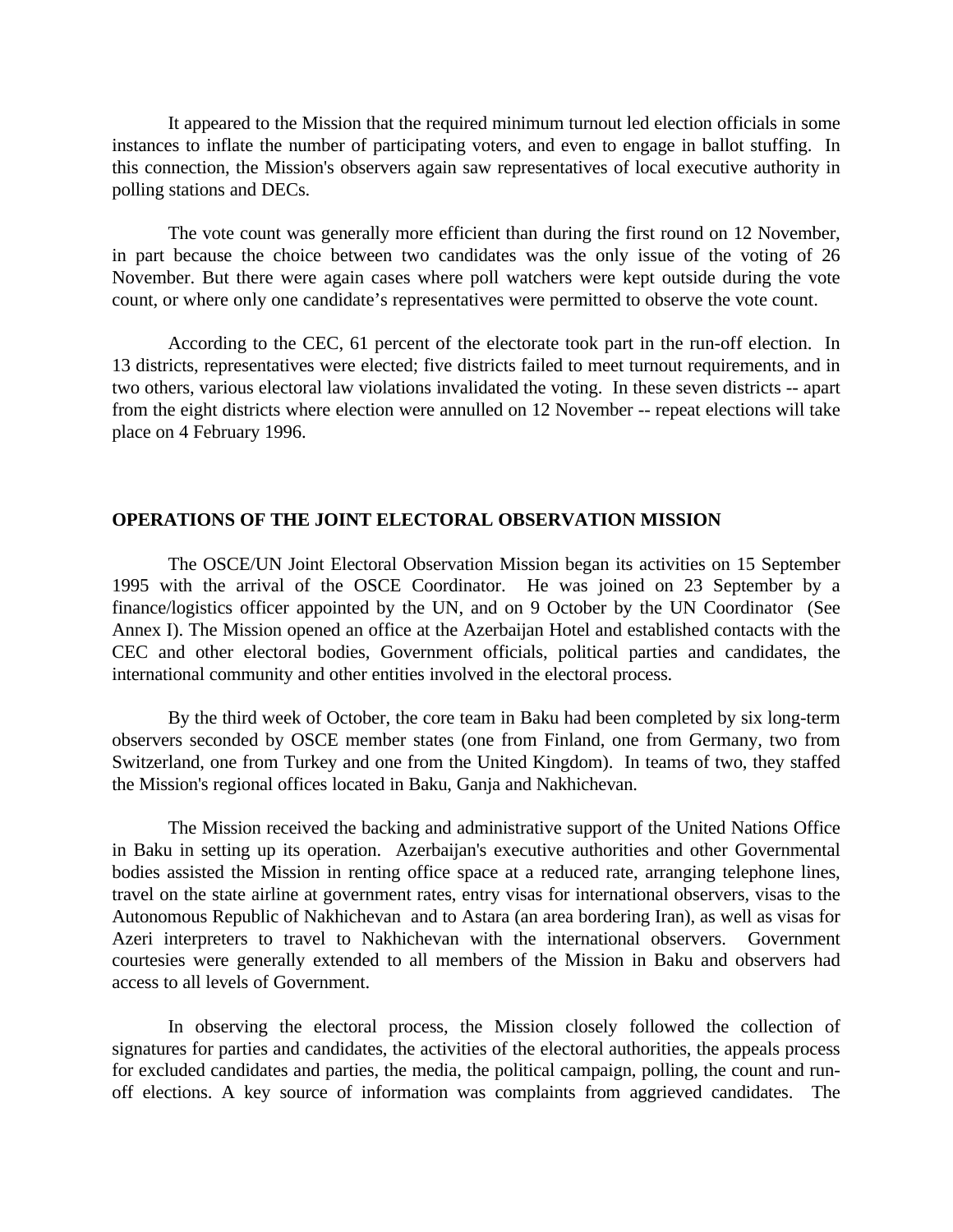Mission received 173 complaints from candidates and representatives of political parties in the month preceding the 12 November elections. Most (60.11 percent) were filed by independent candidates, 35 (20.23 percent) by the Popular Front and eight (4.62 percent) by Musavat. Fortyeight percent of the complaints were directed against DECs, of which 32.94 percent protested their refusal to register candidates without producing conclusive reasons for their exclusion, and 9.24 percent for arbitrarily rejecting signatures. An additional 24.27 percent of the complaints were filed against the CEC for excluding candidates. Another 17.34 percent of the complaints related to the interference of local authorities in the election process, 10.4 percent to intimidation of candidates, and 5.2 percent to interference by the police.

All complaints brought to the attention of the Mission were given a complaint number, summarized and copies were delivered to the CEC. The Mission also developed an electronic database for compiling and analyzing complaints. The patterns established in these complaints helped formulate the Mission's overall assessment of the electoral process.

In close collaboration with the UN Representative, the Mission brought many of the issues addressed in these complaints to the attention of the President, the Speaker of Parliament and the CEC. During a meeting called by President Aliev on 17 October, the Coordinators emphasized that the wrongful exclusion of candidates and parties from participation in the campaign would flaw the 12 November election from the outset. Neither this appeal nor subsequent informal presentations to the President, the speaker, the Chairman of the CEC and the Chairman of the Supreme Court prevented the exclusion of four political parties and many candidates on grounds open to question.

In light of the above, the Mission decided to issue a pre-election statement on 7 November (See Annex II). The statement noted that it was "of significant concern" to the Mission "that some candidates and parties may have been wrongfully excluded from participating in the parliamentary elections on 12 November 1995, thereby depriving the electorate of the possibility to exercise fully its right to freely choose its representatives".

The core team also followed the political campaign on state television. Local staff regularly watched the campaign spots of individual candidates and especially of political parties, and reported on the content of their broadcasts to the Mission's Coordinators.

Concurrently, the Mission started preparations for election day, compiling a handbook for international observers, developing polling day checklists, and recruiting drivers, interpreters and staff to assist with the deployment of international observers. While ODIHR liaised with member states to send international observers for election day, the Mission was in close contact with the local embassies, the United Nations system and international NGOs to recruit as many locallybased international observers as possible.

Activities of the regional offices of Baku, Ganja and Nakhichevan, which had started to operate on 20 October, mirrored those of Headquarters. The regional teams also followed the political campaign in their locales, attended campaign meetings, received complainants, interacted with local election officials, and prepared election day observation plans. Specifically, they had to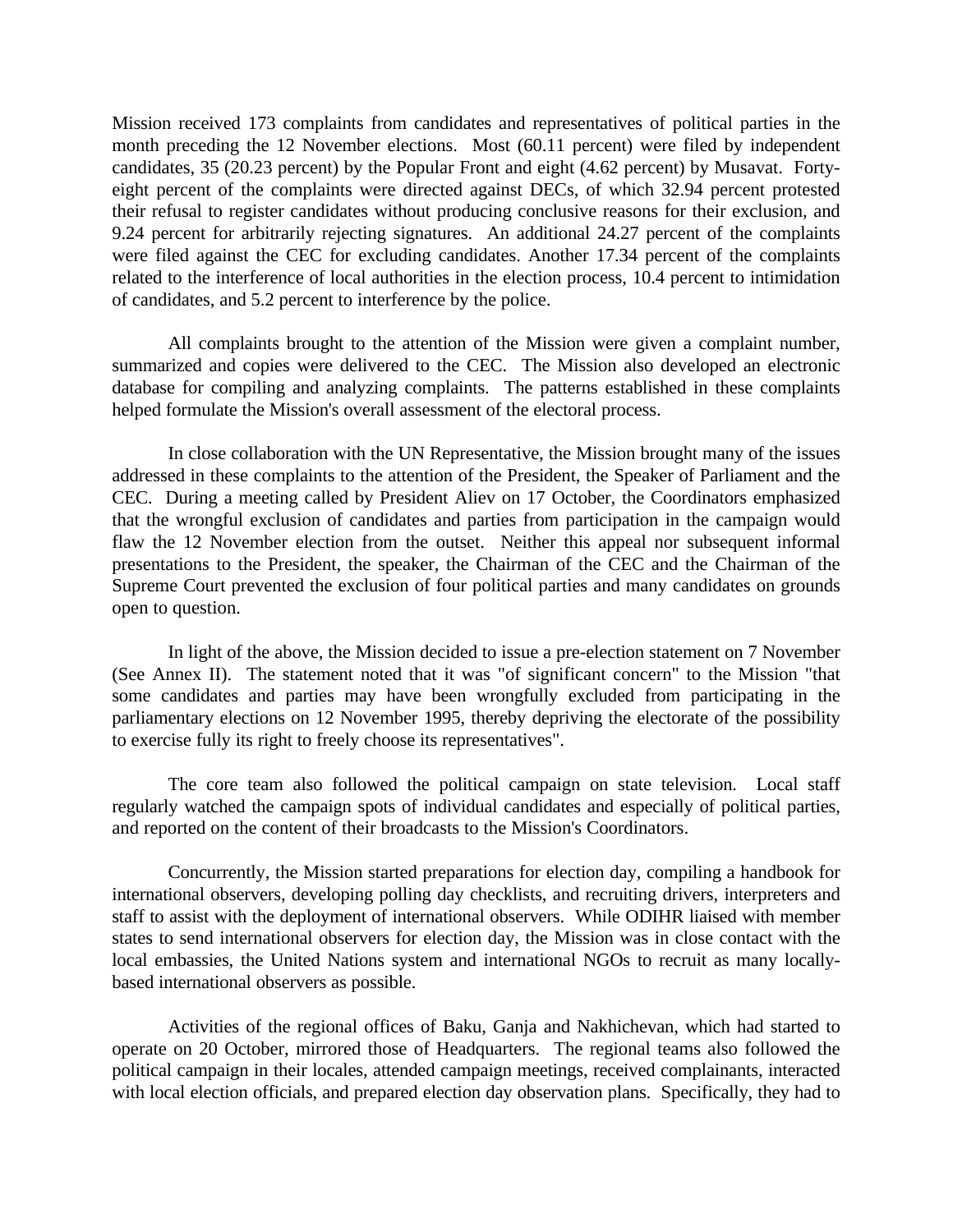map about 800 polling stations (out of 4,600) to be visited on election day. To this end, the six long-term observers made numerous trips to DECs and PECs throughout Azerbaijan, including refugee communities. In order to have a unified approach, two briefings with all the long-term observers were held at the Mission's office in Baku on 27 October and 3 November.

#### *Relations between the Mission and the Central Election Commission*

The CEC was generally accessible to the Mission, whose members were invited to CEC press conferences and other functions. The CEC never refused to meet with the Mission, and usually provided the requested information and materials -- e.g., maps, clarifications of electoral law procedure given to DECs -- although at times with substantial delays. Often, however, the Mission felt that the CEC was being obfuscatory and not forthright.

Controversial issues, such as the CEC's methods for verifying signatures, could be discussed. However, the CEC did not change or modify any decisions or policies as a result of an exchange of views with the Mission.

TECHNICAL ASSISTANCE PROJECT: Most significantly, a technical assistance project organized at the request of the Chairman of the CEC to assist with the tabulation of the results was later rejected by that same Chairman. During the Mission's initial meeting with the CEC, on 26 September 1995, the Chairman noted that during the OSCE/UN needs assessment mission in June 1995, computers were promised to assist with the tabulation of the electoral results. He stressed the difficulties involved in the tabulation process, especially in determining the distribution of the 25 seats to political parties on a proportional basis. The Mission promised to discuss with the donor community and the UN Electoral Assistance Division in New York the possibility of providing technical assistance.

These discussions resulted in a program to provide the CEC with five computers, a technical expert to work with the CEC on developing a software programme, and to explain the tabulation method to observers from political parties. One objective of the program was to build public confidence in the integrity of the electoral process by allowing careful scrutiny of the tabulation of the votes by observers from the participating political parties. The Chairman agreed to the modalities of the program, Government officials were informed, and the British Government purchased five computers. On 23 October 1995, the CEC's computer expert even suggested televising the seminar for the observers from political parties on vote tabulation, to publicize the process.

However, on 6 November 1995, during a meeting arranged to introduce the technical advisor provided by Elections Canada to the Chairman of the CEC, the Chairman announced that the technical assistance program was no longer required. He said there "had been a misunderstanding," and in any case, there was not enough time left to implement the program.<sup>2</sup>

 $\overline{a}$ 

 $2$ -Although the technical advisor did not work with the CEC as originally intended, during his 11 days in Baku he systematized the tabulation of the polling day checklists, developed a database for polling day complaints as well as a database for the deployment of international observers on election day. It would be helpful for future observation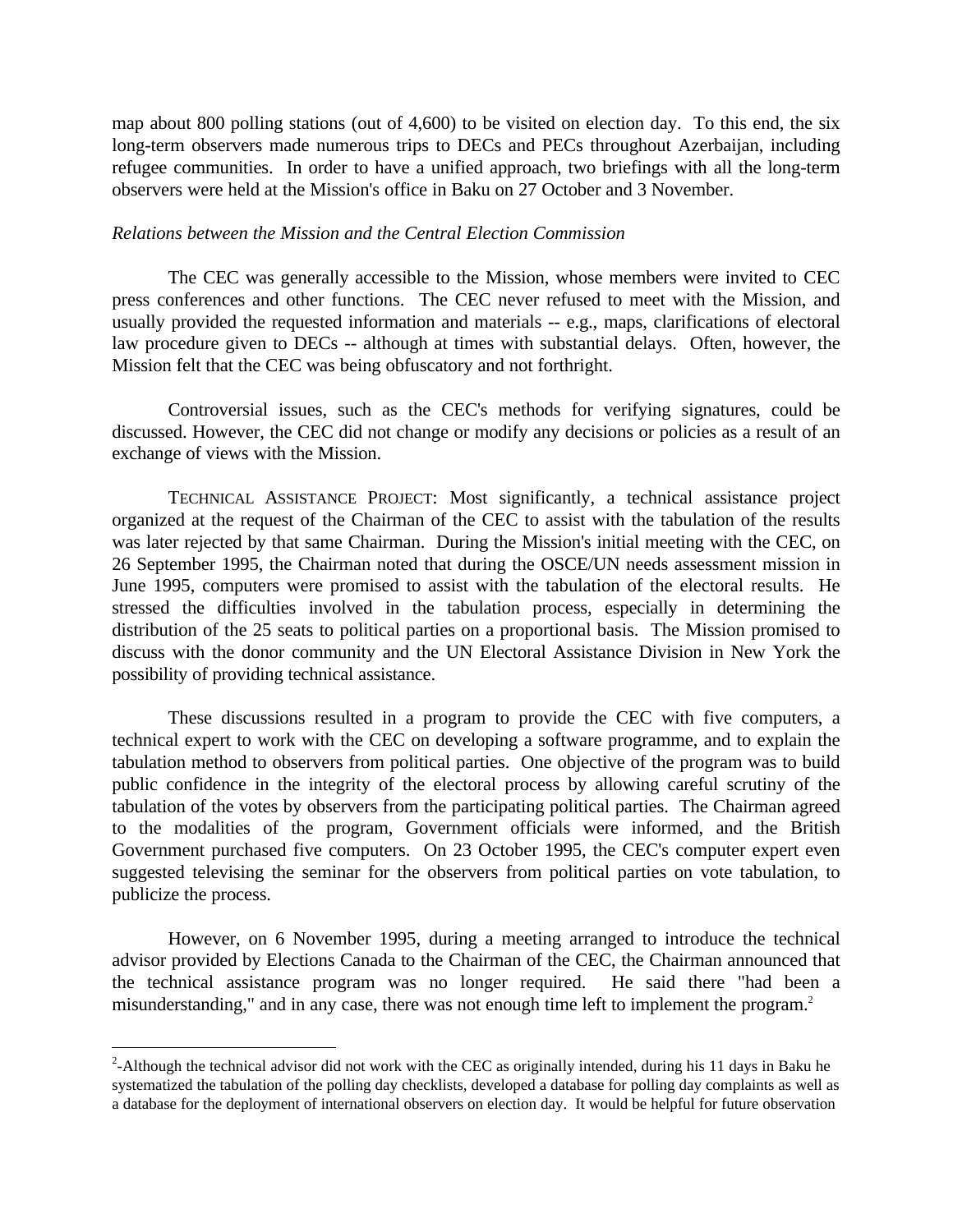At the District level, cooperation between the Mission and the electoral authorities were generally good, but cooperation with the executive authorities at the local level varied from district to district. In Ganja, for example, the city's executive authorities gave little or no assistance to the long-term observers in setting up the logistics for election day observation. In particular, the accommodations and office space previously promised for the long term observers were not provided.

#### *Observation of Voting and Counting by the Joint Electoral Observation Mission*

The great majority of observations in this report regarding voting and counting are based on information supplied by international observers. The Mission's approach to polling day observation was to develop a stratified sample covering approximately 15 percent of the polling stations in 70 percent of the districts, deploying observers to both towns and rural areas. Mobile teams, composed of one or two international observers received maps and a list of polling stations, and were expected to visit between 12 to 18 polling station during the day, and if possible, visit several polling stations twice. They stayed an average of 20 minutes in each polling station. With this approach, observers simultaneously performed two types of observation, using a questionnaire (See Annex III) as a guideline. They observed the voting directly by watching, e.g., whether the voters could cast their ballots secretly. International observers also performed indirect observation by asking the electoral authorities in the polling station and the party pollwatchers who were present about problems and irregularities that may have taken place before the arrival of the international observers. If serious irregularities were observed or reported, an observer team attempted to revisit the same polling station unannounced at a later stage, so as to check whether the irregularity or problem had been addressed.

A total of 122 international observers under the auspices of the Mission observed the 12 November parliamentary elections. Apart from the three members of the core team who were assisted by locally recruited administrative staff, the technical expert from Elections Canada at the Mission's head office and the six long-term observers, 52 observers from 21 countries arrived in Baku in the week preceding the elections, and 60 observers volunteered from embassies, the United Nations system and NGOs inside Azerbaijan. Observers attended a general briefing which was held in three separate sessions, as well as special briefings by the regional coordinators in the areas of their deployment. All observers received a manual which acquainted them with the political background to the elections, the voting procedures and the guidelines for voting. They also received a set of checklists which formed the basis for an independent assessment of the voting and counting.

The Mission deployed 77 observers in the capital and in the east of Azerbaijan (Baku, Sumgait and environs), and sent 10 observers to Nakhichevan, while the regional office in Ganja deployed 25 observers. All told, observers visited 870 polling stations in 73 of 100 electoral districts, representing 19 percent of the 4,600 polling stations in the country, and an average of 12

 $\overline{a}$ 

mission to have a systems analyst set up a computer network with the relevant database programmes and train the staff on their use at the beginning of the operation.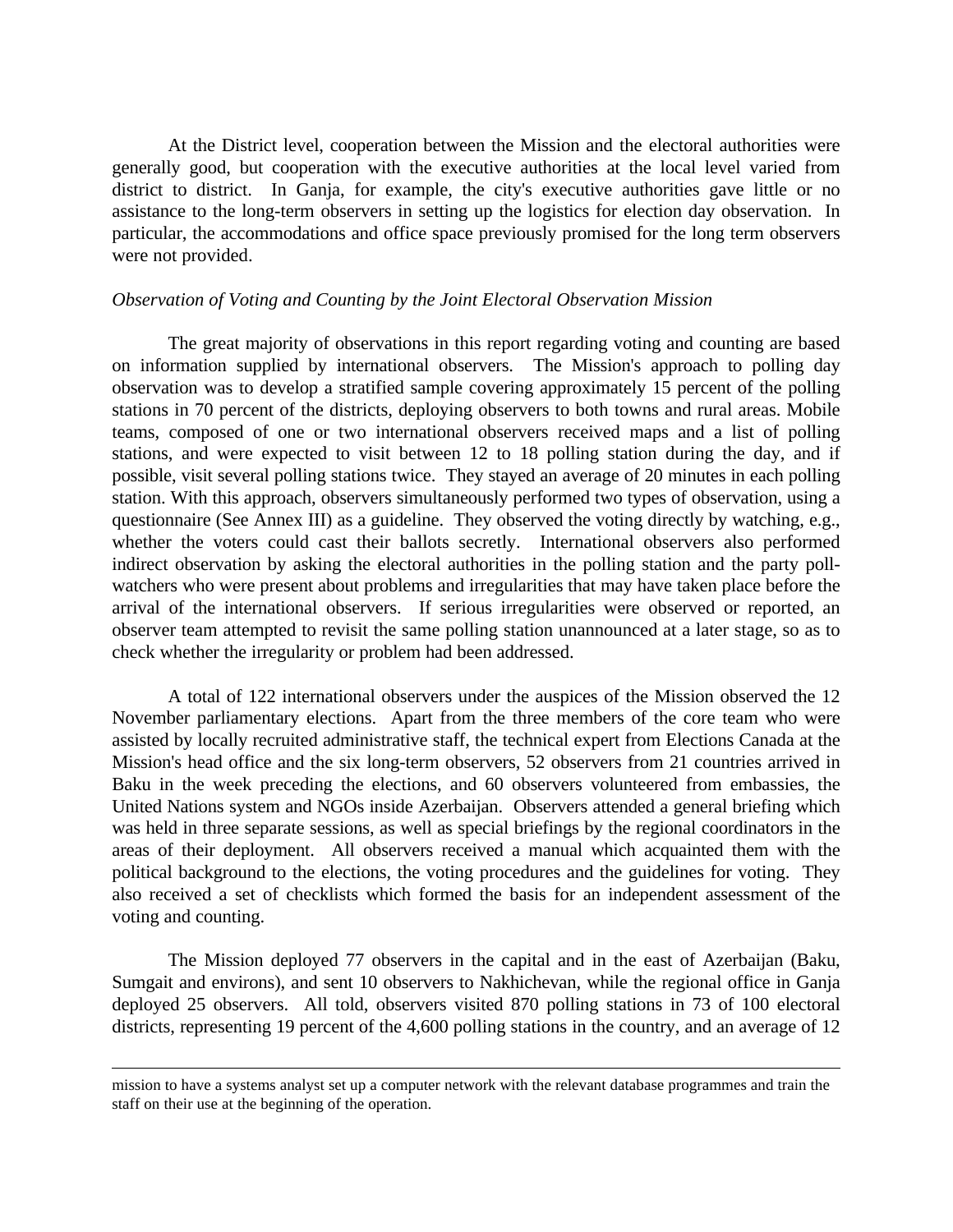polling stations per district. Observers visited 53 polling stations during counting. Save for one instance -- and only after insistence by an international observer (the head of the US Delegation to the OSCE) -- international observers were not allowed to observe voting in military precincts. Nor was the Mission able to learn how many such districts there were in Azerbaijan; the CEC refused to divulge the information, on grounds of state security.

Each team of observers observed the preliminary counting of ballots in the polling station in which it had observed the end of balloting. They also followed the transport of tally sheets from individual polling stations to the District Electoral Commission. Finally, international observers were also present in DECs, where tally sheets were compared and ballots recounted.

All observers were debriefed upon their return to Baku so as to enable the Mission to make an independent assessment of the elections. They recounted their experiences, detailing the positive and negative aspects of the voting and counting, and gave their checklists to the Mission.

The Mission received 91 complaints regarding polling and the counting of the ballots of which 69 percent were from independent candidates and 13 percent were from the Popular Front. The allegations raised in these complaints include: ballot stuffing; manipulation of the number of the votes; interference by the local executive authorities in polling day activities; expulsion of observers from polling stations; interference by the police; multiple voting; intimidations and threats; campaigning on voting day; and irregularities or difficulties with filling out the protocols.

The Mission issued a public statement about the election on 15 November. Based on the Mission's tracking of the pre-election period, the observation of voting and counting by the international observers under the OSCE/UN umbrella, and the numerous complaints received, the Mission noted its "serious doubts as to the fairness of the election." The statement concluded that Azerbaijan's elections had in many respects not corresponded to international norms (See Annex IV).

In addition to the OSCE/UN Joint Electoral Observation Mission, other delegations observed the 12 November elections, including the OSCE Parliamentary Assembly, the Council of Europe, and the European Parliament. Some groups, such as the OSCE Parliamentary Assembly and the Council of Europe, issued separate statements.

For the 26 November run-off elections, the Mission deployed 26 observers, mostly recruited from among embassy staffs. The Mission arranged a briefing for them, and prepared different checklists, reflecting the experience of the first round. Observers received instructions on what specific problems to look for, to determine whether Azerbaijan's electoral authorities had made efforts to correct them. The 26 observers, using the same methodology as during the first round, observed the voting and vote count in 18 districts located throughout the country. After returning to Baku, they were debriefed and handed in their checklists to the Mission.

The Mission issued a final statement on 1 December 1995 expressing its overall assessment of the election process from the registration of candidates' and parties to the official announcement of the results (See Annex V). Reiterating its findings relating to the entire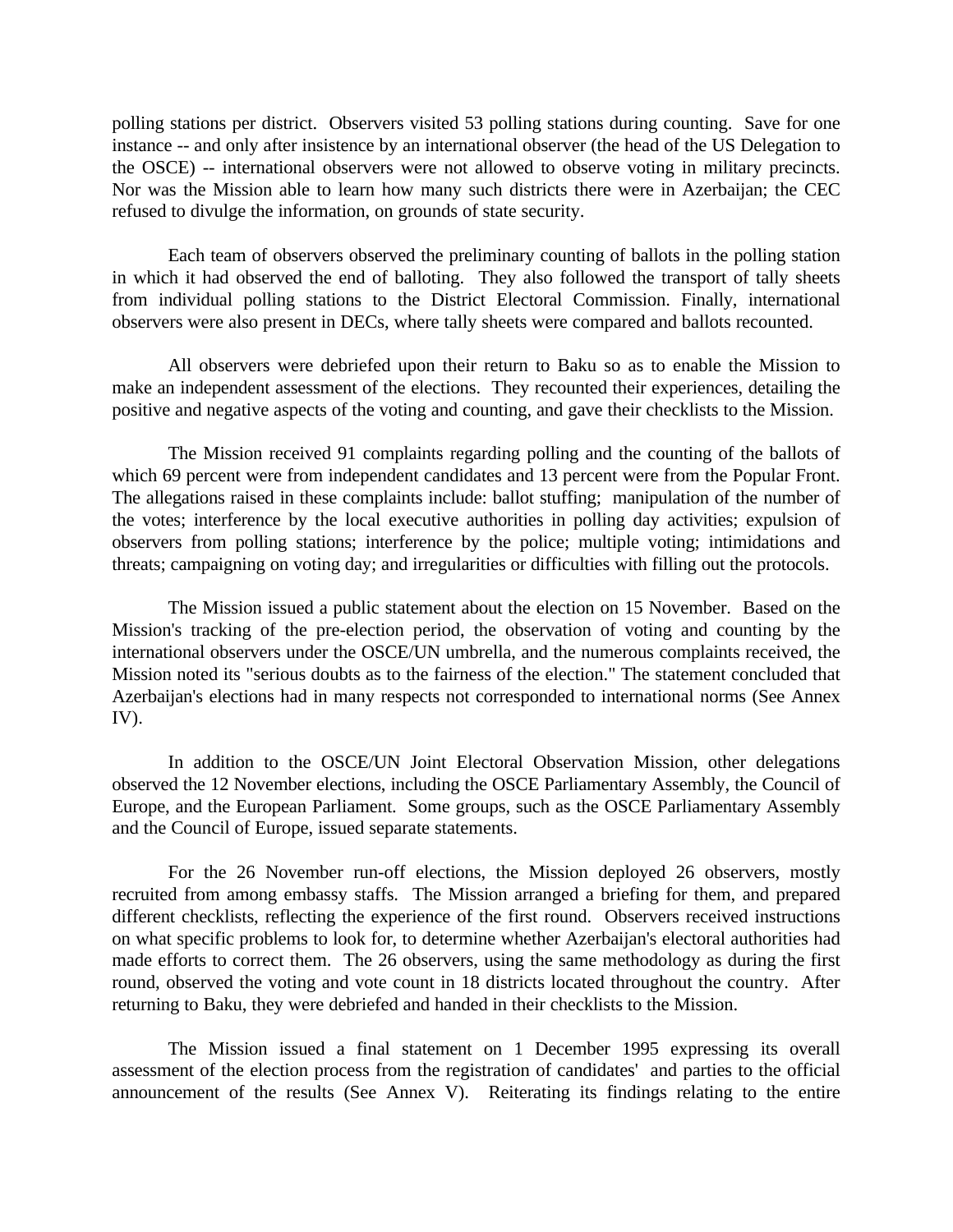electoral process, the Mission concluded that Azerbaijan's election had not, in many respects, corresponded to international norms.

#### *Official Reaction to International Observers' Assessment*

Despite the tight Government control of the mass media, state television and radio broadcast the text of the Mission's 7 November pre-election statement, criticizing the methodology used to verify signature lists. When the Coordinators of the Mission read their postelection 15 November statement at a press briefing, state television broadcast a brief story on the press conference, but did not convey the negative aspects of the assessment.

The official, Baku-based press did not print the Mission's statements of 7 November or 15 November. However, a Nakhichevan newspaper (*Nakhichevan*) did publish an interview with the Coordinator, which included the Mission's criticisms of the conduct of the election.

President Aliev, addressing the first session of the newly elected Parliament on 24 November, commented on the 12 November elections. Notably, he conceded mistakes, and recognized that critical comments made by international observers had been justified. He argued, however, that the shortcomings did not affect the overall positive outcome of the election. President Aliev concluded -- as had the Council of Europe -- that the election had been a step towards democracy.

#### *Relations of the Mission with the International Community in Baku*

For the purpose of keeping the local diplomatic community informed of the Mission's activities and the electoral process generally, the UN Representative convened weekly meetings of the ambassadors and the Mission. The Mission's members reported on problems in the campaign, contacts with the Government, and its efforts to get the authorities to address concerns before the election. These meetings helped to encourage assistance and support, assure the ambassadors that the Mission was both neutral and independent and to ensure the smooth deployment of international observers on election day, including those traveling to Azerbaijan from abroad, as well as those from the diplomatic community and international volunteers working locally.

The embassies of Egypt, Georgia, Germany, Great Britain, Norway, Russia and the United States provided the Mission with election day observers from among embassy staff on 12 November. Many of these embassies also provided observers for the run-off elections on 26 November. Although, in accordance with Turkish Government policy, staff from the Turkish Embassy did not serve as observers on election day, the Turkish Government did provide one long-term observer who stayed through the run-off elections, and four international observers for election day, as well as financial support. The early arrival of the four Turkish and four German election day observers was especially helpful, as they assisted with the reconnaissance of polling sites.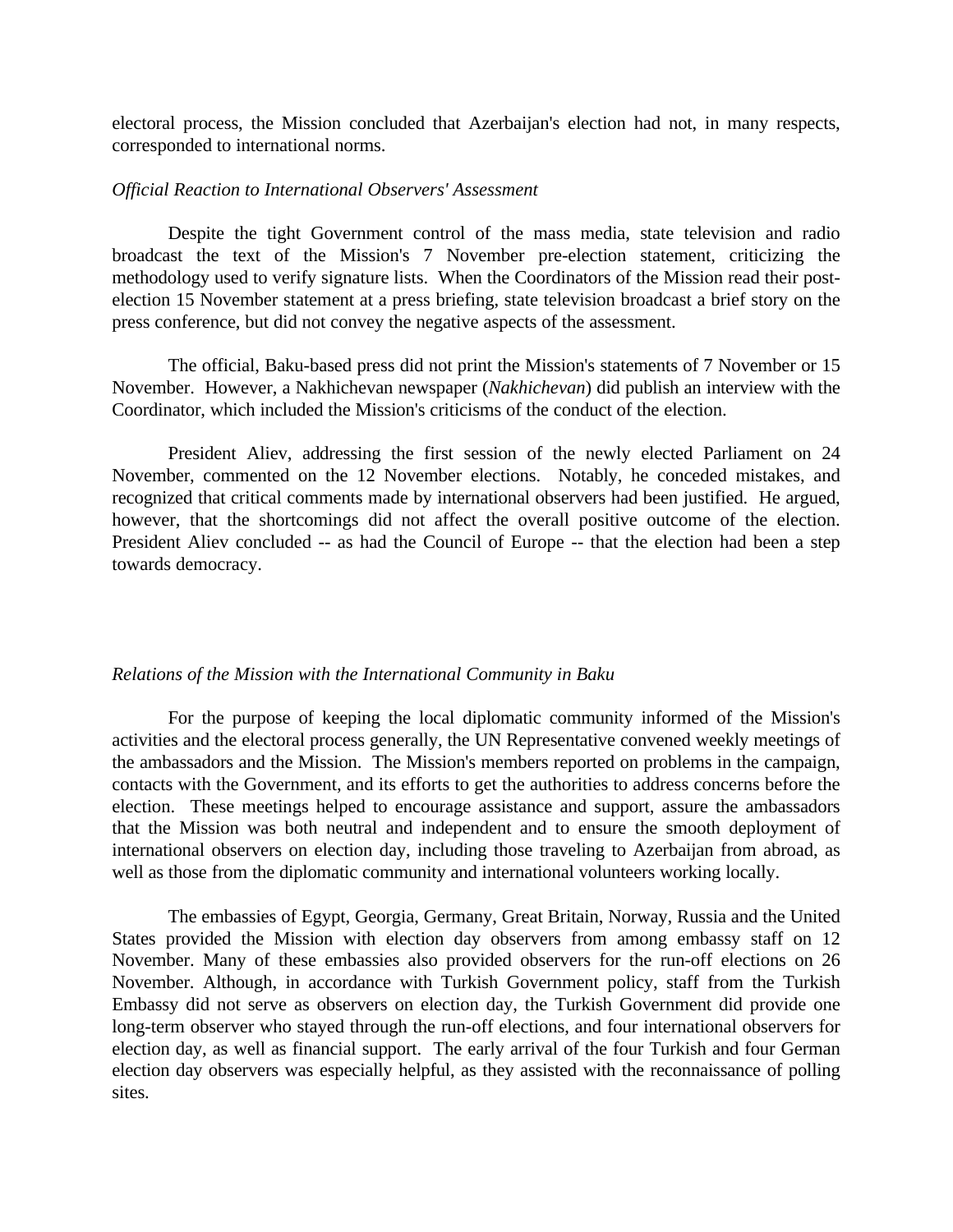Canada, Finland, Germany, Norway, Switzerland, Turkey, the United Kingdom and United States provided the Mission either with direct financial support, long term international personnel, a technical advisor to work with the CEC or both personnel and financial support. Funds pledged by the international community totaled USD\$104,724.00. This figure does not include the USD\$8,100.00 earmarked by the British Government for the purchase of computers for the technical assistance project, since these items were returned to the British Embassy in Baku when the project was canceled.

The original budget, which included the purchase of computers for the technical assistance project, was estimated at \$USD78,610.00. Ultimately, the cost of the observation mission totaled approximately USD\$70,663.00 (estimated telecommunication costs are included in this total). The approximate USD\$34,000.00 difference between funds received and actual cost of the operation will be used to reimburse UNDP for the cost of the Financial/Logistics Consultant's contract, per diem and travel expenses (USD\$26,654.00). The remainder of the funds will go towards covering the cost of the UN Coordinator's contract (See Annexure VI(a), VI(b) and VI(c). All seven computers, four printers, three photocopiers and three fax machines, as previously agreed with the donor community, have been handed over to UNDP in Baku and will be used for UNDP programmes in Azerbaijan.

#### **CONCLUSION**

In the eyes of the Government, which had invited international observers, the Mission's role was, above all, to give international credibility to what it considered Azerbaijan's transition to democracy. In the eyes of the opposition, the Mission's role was to help them expose what they considered the Government's undemocratic practices.

Nevertheless, the observance of internationally accepted standards by all parties involved was the only principle guiding the work of the Mission in Azerbaijan. In this respect, the Mission constantly noted both positive and negative aspects of the election process, irrespective of any political consideration.

It is therefore difficult to assess to what extent the advocacy of international standards of democracy has taken root in Azerbaijan, especially considering that the activities of the Mission were limited in time. Ideally, seminars on democracy to Government officials, political parties and the public at large might have been part of the Mission's work. It would have allowed for a wider, and therefore stronger, dissemination of the principles defended by the Mission and the international community in general. If nothing else, however, the three public statements of the Mission should have demonstrated to the Government and the opposition that an observer mission from the OSCE and the UN will objectively assess the correspondence to international norms of an election process, and that the Government and opposition must keep this in mind for future elections.

#### **RECOMMENDATIONS**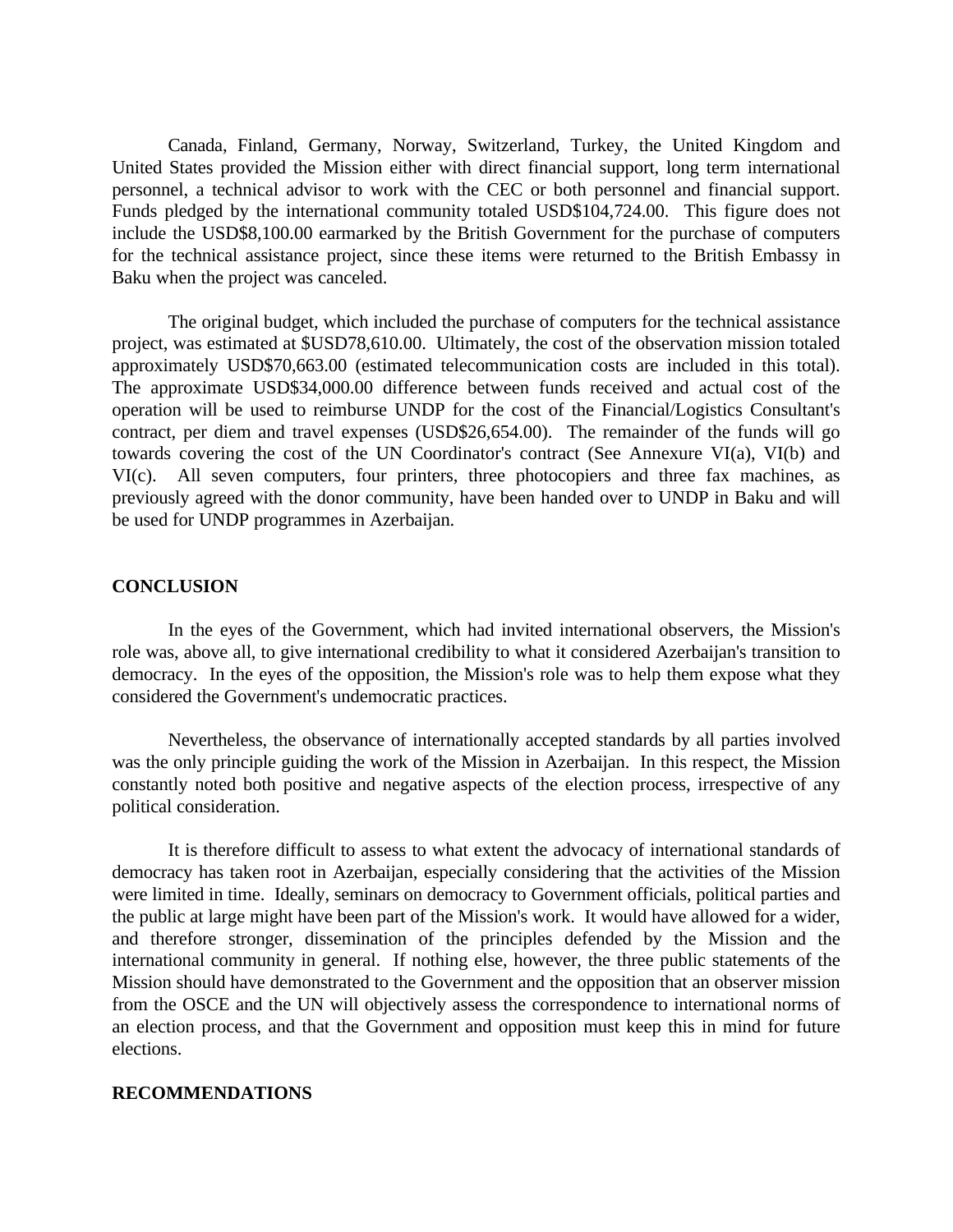*Specify in the Electoral Law Procedures for Reviewing Signature Lists:* Include in the electoral law clearly defined standards and procedures for the review of signatures collected by the political parties and candidates. These procedures would establish criteria that would guide the work of the DECs and CEC and establish the norms to be used by the Supreme Court when adjudicating appeals.

*Improve Ballot Security:* Establish procedures for the handling, monitoring and securing of ballots beginning with the printing of the ballots, storage, distribution, use and voiding of unused ballots, handling of ballots if a recount is called for up until their disposal after the electoral results are announced. Better accounting and security procedures would improve confidence in the process discourage ballot box stuffing and other irregularities noted in the process.

*Allow More Time:* The time frames established in the electoral law were too compressed, especially for the review of signature lists, the appeal process and, most important, the political campaign, allowing only 23 days for candidates and parties to present their platforms. Excluded candidates and parties involved in an appeal procedure had virtually no time to campaign if their exclusion was overturned. (Only once was a deadline extended, when the Chairman of the CEC requested an extension of the time allotted to announce the electoral results from seven to fifteen days following the elections.)

*Eliminate the 50 Percent Minimum Voter Turnout Requirement*: This requirement established an additional and unnecessary hurdle for the election authorities. It also put them under pressure to meet the requirement using any necessary means, thereby fostering falsification and ballot stuffing. Various Government officials, including the CEC Chairman, already favor eliminating this provision of the law, which should promote its reconsideration.

*Monitor Mobile Ballot Boxes*: The electoral law permitted roving or "flying" ballot boxes to be brought to voters residing in remote or under isolated conditions. This encouraged abuse, especially considering the pressure on election authorities to meet voter turnout requirements, and the fact that people who qualified for this service did not have to register prior to election day. Once the flying ballot boxes left the polling station, there was little or no supervision of the procedure. This practice should either be discontinued or administrative procedures carefully elaborated which include requiring individuals to register in advance to vote at home.

*Provide Information about Military Precincts:* With one exception, observers were not allowed into these precincts, and the CEC declined to disclose the number of closed precincts and the number of voters in these precincts. Although Azerbaijan may have justifiable security concerns, not making public the number of voters who participated in the elections, especially in District elections, where small differences in numbers can have a significant impact, does not build confidence in the integrity of the electoral process.

*Specify Rules on Executive Authorities' Presence in Polling Stations:* The electoral law says nothing about the presence of police or administrative authorities during polling. While